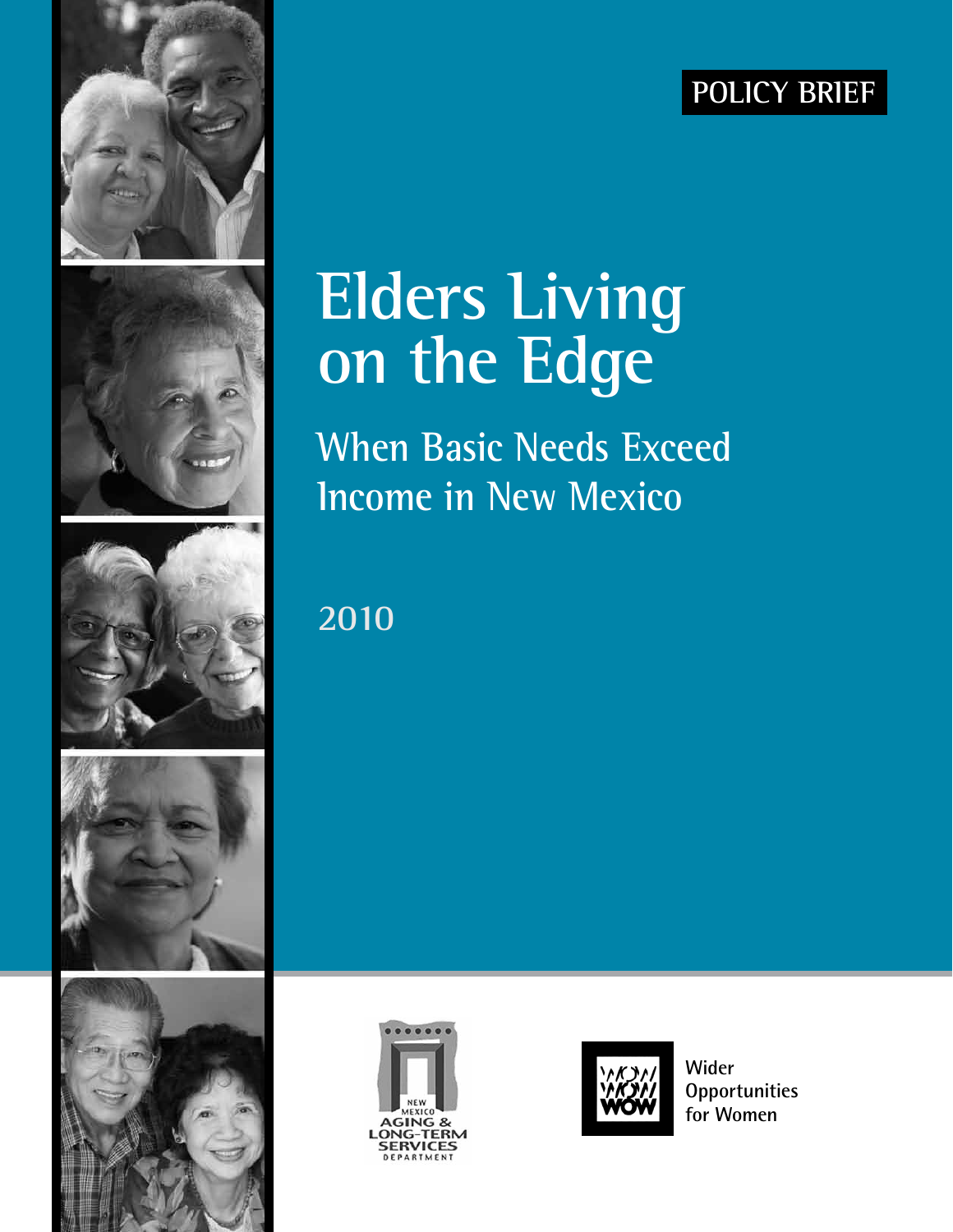

#### **New Mexico Aging & Long-Term Services Department**

The New Mexico Aging & Long-Term Services Department, a cabinet level state agency, develops programs and public policies which foster the delivery of integrated programs and services to adults in need, older persons, persons with disabilities and their families throughout New Mexico. The Department is charged with creating a seamless,

comprehensive, efficient and cost-effective array of programs and services which emphasize home and community-based long-term care, healthy and productive aging, economic security, protection of rights and prevention of abuse, neglect and exploitation. The Department has the authority to develop and manage budgets and programs, issue rules and regulations and develop a statewide plan for addressing the needs of older New Mexicans and New Mexicans with disabilities. The Cabinet Secretary of the Aging & Long-Term Services Department is appointed by, and serves at the pleasure of, the Governor.



#### **Wider Opportunities for Women (WOW)**

Wider Opportunities for Women (WOW) works nationally and in its home community of Washington, DC to achieve economic independence and equality of opportunity for women and their families at all stages of life. For over 45 years, WOW has been a leader in the areas of non-traditional employment, job training and education, welfare to work and workforce

development policy. Since 1995, WOW has been devoted to the self-sufficiency of women and their families through the national Family Economic Security (FES) Programs. Through FES, WOW has reframed the national debate on social policies and programs from one that focuses on poverty to one that focuses on what it takes families to make ends meet. Building on FES, WOW has expanded to meet its intergenerational mission of economic independence for women at all stages of life with the Elder Economic Security Initiative. For more information about WOW's programs please visit www.wowonline.org or call WOW at 202-464-1596.

*The Elder Economic Security Standard™ Index for New Mexico* was tabulated by the Gerontology Institute at the University of Massachusetts Boston and Wider Opportunities for Women (WOW) as part of the Elder Economic Security Initiative™ at WOW.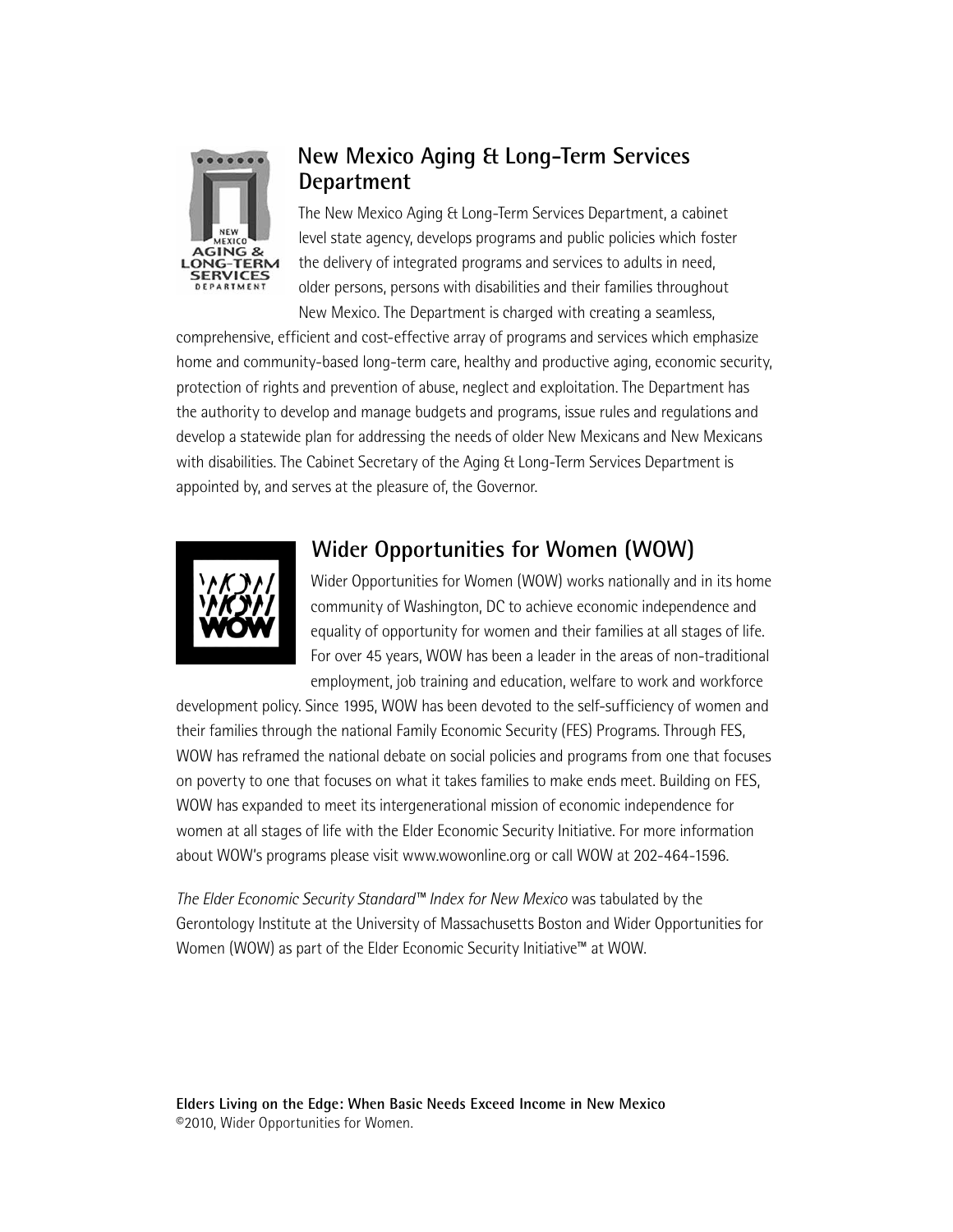## **Elders Living on the Edge**

When Basic Needs Exceed Income in New Mexico

Wider Opportunities for Women with generous support from The Atlantic Philanthropies

2010

Copyright, 2010, Wider Opportunities for Women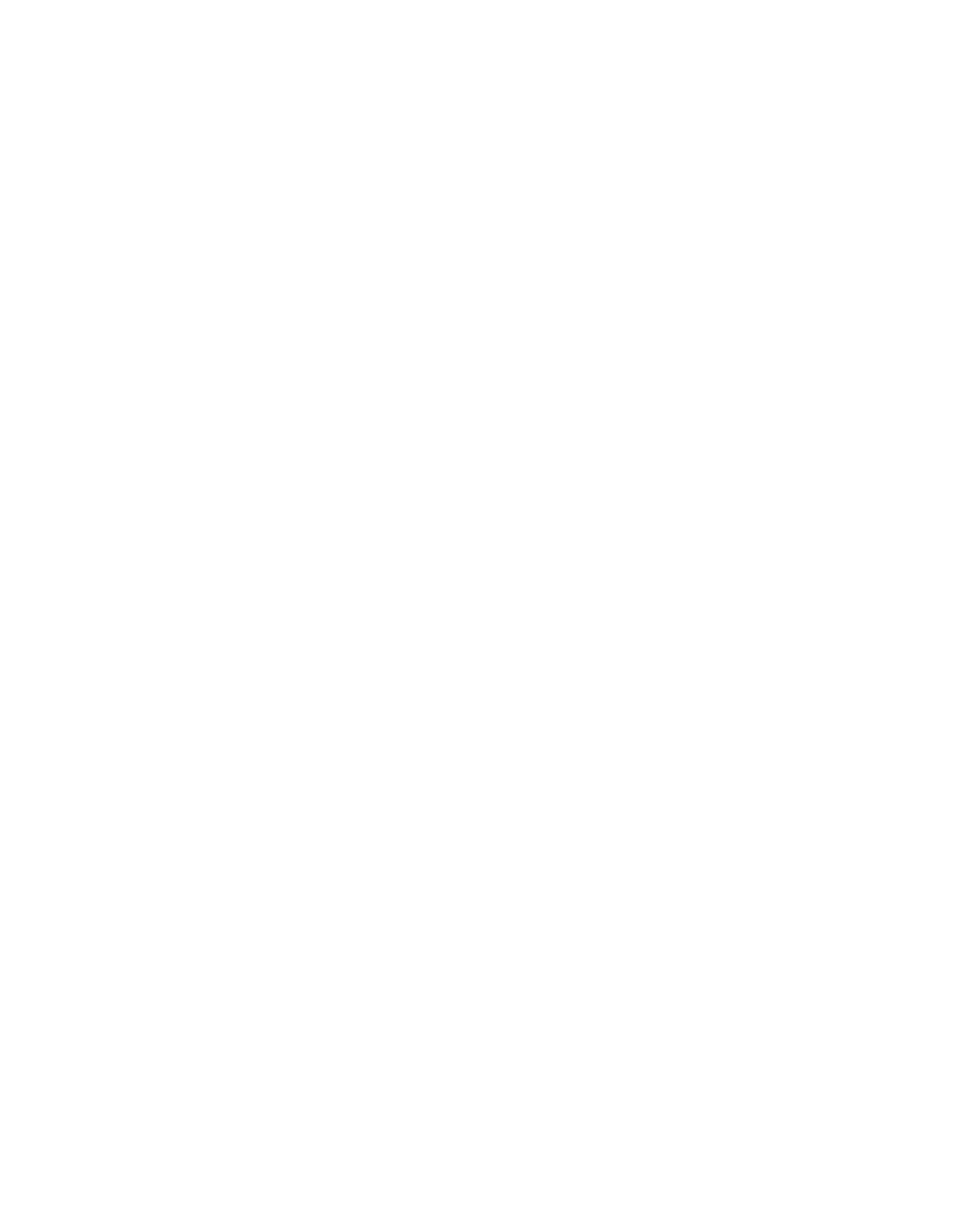# **Elders Living on the Edge**

When Basic Needs Exceed Income in New Mexico

#### **The New Mexico Elder Economic Security Initiative™**

New Mexico's low-income elders face financial challenges that threaten their economic security and the health of their communities. They face increasing expenses while their fixed incomes are eroded by weaknesses within the economy. And when income falls short of needs, the potential impact of public support programs is often undermined by underfunding, understaffing, low income eligibility limits and asset eligibility limits which prevent savings. As a result, financial stability eludes many New Mexico seniors.

The Elder Economic Security Initiative™ (Initiative) is a multi-year, research-driven campaign to raise awareness of the financial and health challenges facing low-income elders. The Initiative combines coalition building, research, advocacy, education and outreach at the national, state and community levels to promote the economic wellbeing of elders, their caregivers and their families. The New Mexico Aging & Long-Term Services Department (ALTSD) leads the New Mexico Initiative in partnership with Wider Opportunities for Women. The ALTSD additionally partnered with the Institute of Public Law (University of New Mexico School of Law) and the intertribal group Tewa Women United (TWU) to conduct qualitative research into the complex issues facing elders, their caregivers and service providers across the state. Drawing from the perspectives they heard, as well as the data that Wider Opportunities for Women gathered, the ALTSD developed the policy objectives found in the sidebar to the right and expanded on page 11.

#### **Policy Recommendations**

- Support transportation programs that enable elders to have more mobility around their communities.
- Increase opportunities/incentives for older workers to enter and remain in the workforce.
- Expand housing and rental assistance programs to reduce the number of individuals on housing assistance waitlists.
- Support home and community- based services that allow elders to age in place, and with dignity.
- Reform and redefine health care to increase the emphasis on wellness, mobility and the prevention of falls and chronic health conditions.
- Encourage financial literacy and informed retirement planning amongst younger and older generations.
- Utilize planning tools in promoting equitable and rational policy for elders.

#### **Measuring Economic Well-Being**

How much income do New Mexico's elders need to meet the real costs of living? How much do public support programs—income, food, medical, utility and housing assistance—help elders meet their rising expenses? To answer these questions, service providers, advocates and policymakers need an accurate measure of elders' economic security. In response, the Initiative has created a new benchmark—the Elder Economic Security Standard™ Index (Elder Index).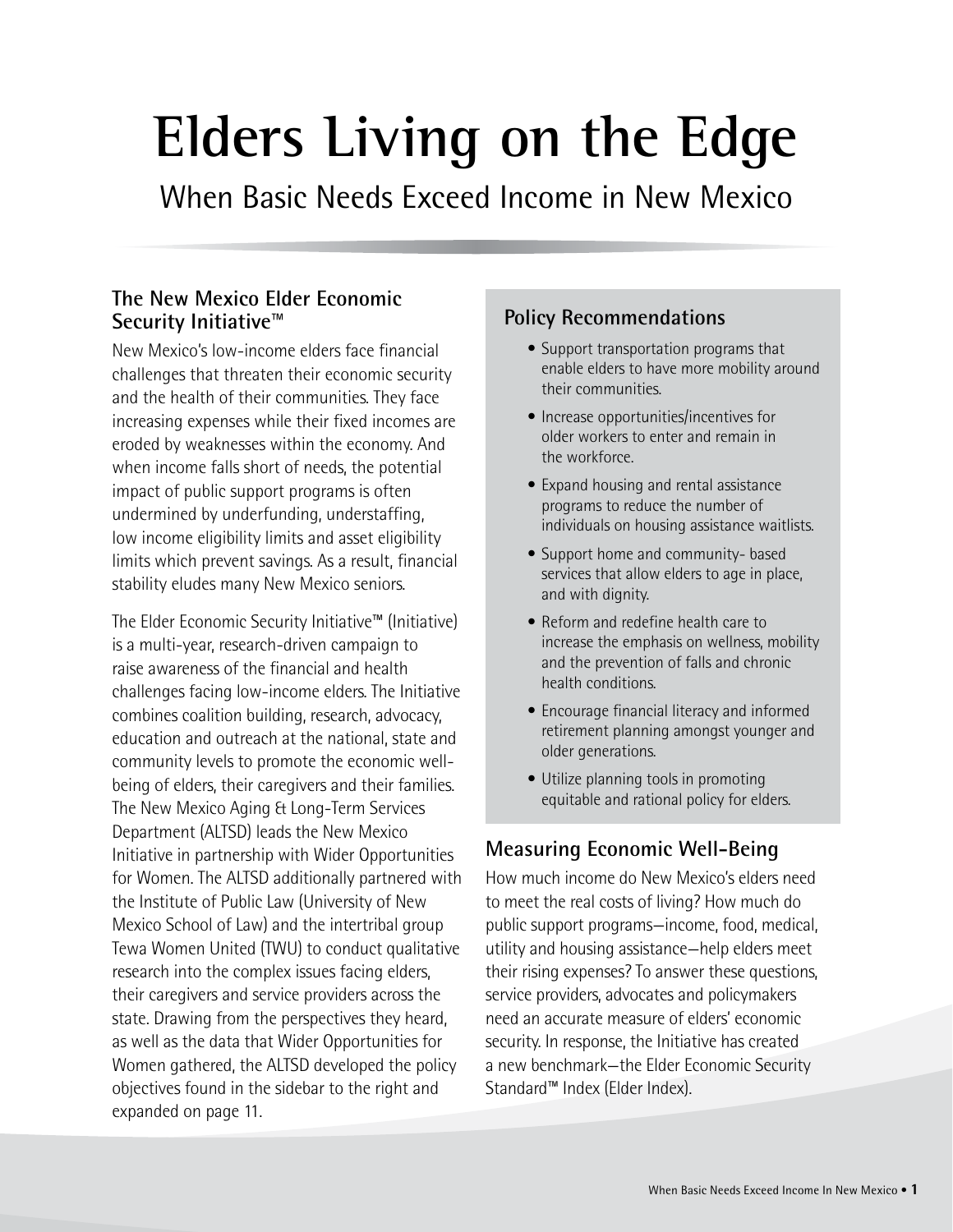The Elder Index measures the minimum income older adults require to make ends meet, live with dignity and remain in their own homes. The Elder Index helps workers and retirees plan for the future. It also quantifies the effectiveness of state and national public policy and programs in preserving economic security for older adults. The Elder Index helps pre-retirees, elders, advocates, policy makers, foundations and direct service providers:

- quantify elder economic security;
- examine the components required for an elder to be economically secure;
- measure the gaps between typical incomes and economic security;
- measure how well public policies can help fill those gaps; and
- evaluate current income support programs' ability to move individuals toward economic security.

#### **What does it take to age in place with dignity?**

To arrive at a measure of income adequacy, the Elder Index sums the five major monthly expenses which constitute the basic elder household budget. As a measure of basic needs, the Elder Index includes only those goods and services essential to health and welfare:

- • **Housing:** Rent or mortgage payments and all housing-related costs (utilities, insurance, property taxes), as applicable
- **Food:** Cost of food prepared at home, based on the USDA Low-Cost Food Plan for older adults
- **Health Care: Premiums for Medicare,** supplemental insurance and average outof-pocket costs, including co-payments and deductibles
- **Transportation:** Costs of private auto ownership and use, or public transportation where widely available

| Table 1: New Mexico Statewide Elder Economic Security Standard Index, 2009 |                       |                        |                            |                       |                        |                     |  |
|----------------------------------------------------------------------------|-----------------------|------------------------|----------------------------|-----------------------|------------------------|---------------------|--|
|                                                                            | <b>Single Elder</b>   |                        |                            | <b>Elder Couple</b>   |                        |                     |  |
| <b>Monthly Expenses</b>                                                    | Owner<br>w/o mortgage | Renter,<br>one bedroom | <b>Owner</b><br>w/mortgage | Owner<br>w/o mortgage | Renter.<br>one bedroom | Owner<br>w/mortgage |  |
| Housing                                                                    | \$292                 | \$544                  | \$946                      | \$292                 | \$544                  | \$946               |  |
| Food                                                                       | \$232                 | \$232                  | \$232                      | \$428                 | \$428                  | \$428               |  |
| Transportation                                                             | \$214                 | \$214                  | \$214                      | \$378                 | \$378                  | \$378               |  |
| Health Care (Good Health)                                                  | \$281                 | \$281                  | \$281                      | \$562                 | \$562                  | \$562               |  |
| Miscellaneous                                                              | \$204                 | \$204                  | \$204                      | \$332                 | \$332                  | \$332               |  |
| <b>Total Monthly (Elder Index) Expenses</b>                                | \$1,223               | \$1,475                | \$1,877                    | \$1,992               | \$2,244                | \$2,646             |  |
|                                                                            |                       |                        |                            |                       |                        |                     |  |
| <b>Total Annual (Elder Index) Expenses</b>                                 | \$14,676              | \$17,700               | \$22,524                   | \$23,904              | \$26,928               | \$31,752            |  |

Note: Annual values equal monthly values multiplied by 12.

Source: Gerontology Institute and Wider Opportunities for Women, *The Elder Economic Security Initiative™: The Elder Economic Security Standard Index for New Mexico* (Washington, DC: Wider Opportunities for Women, 2009).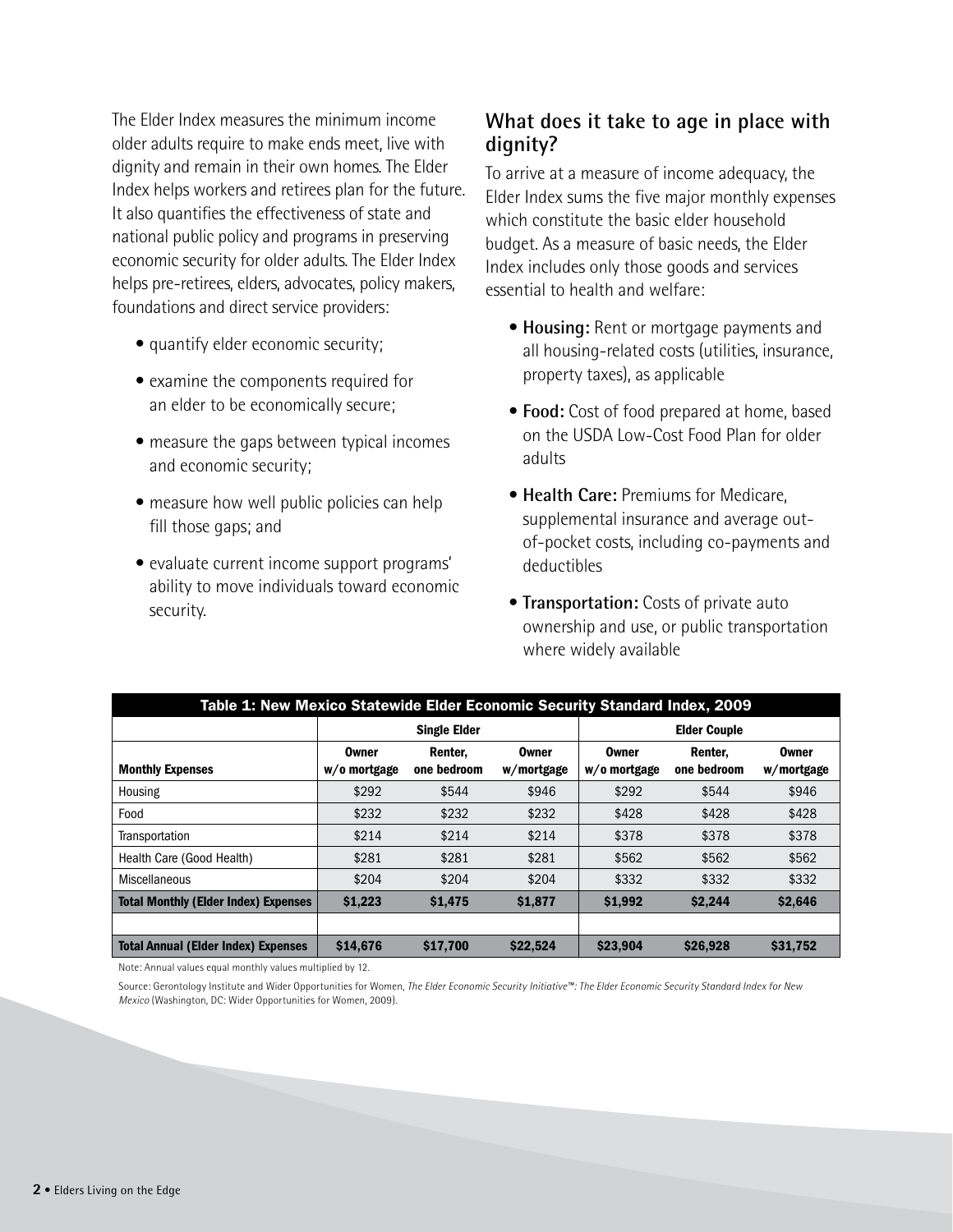• **Miscellaneous:** Essential household and personal items such as clothing, paper products, cleaning products, etc. Miscellaneous expense is estimated at 20% of all other expenses, based on Department of Labor Consumer Expenditure Survey data

The five basic Elder Index expenses represent only the most basic budget. An elder with income sufficient to cover only these expenses attains the Elder Index, but is unlikely to thrive in retirement. Attaining the Elder Index is therefore one critical step along the path to a high quality of life.

Varying housing statuses, health statuses and local differences among the Elder Index's five expense components create a broad range of minimum retirement income requirements. Table 2 displays annual Elder Index values for New Mexico elders in selected counties, including the Elder Index's greatest value, \$40,656, for homeowner couples paying a typical mortgage in Los Alamos County, and the Elder Index's smallest value, \$12,984, for single homeowners without mortgages in Valencia County. San Juan, Bernalillo and Doña Ana Counties represent New Mexico's geographic diversity and the state's rural-urban divide.

For more information on county Elder Indexes and further explication of the Elder Index methodology, see *The Elder Economic Security Initiative™: The Elder Economic Security Standard Index for New Mexico* available online at www. wowonline.org.

#### **Housing and Medical Expenses Dominate Budgets in New Mexico**

In recent years, price instability has highlighted the importance and budget impact of each of the Elder Index expense components. In New Mexico, housing and health care costs comprise more than half of the statewide average Elder Index budget. In every county in New Mexico, housing and health care costs are the greatest determinants of elder economic security.

• Those 25% of seniors with mortgages in New Mexico will spend, on average, more than three times as much on housing than elders who have paid off their mortgages—whether they live in lower-cost areas (Eddy County, Torrance County, Valencia County) or highercost areas (Doña Ana County, Los Alamos County, Santa Fe County).

| Table 2: Elder Economic Security Standard Index for Selected New Mexico Counties,<br>by Housing Status, 2009 |                          |                           |                     |                                 |                           |                            |  |  |
|--------------------------------------------------------------------------------------------------------------|--------------------------|---------------------------|---------------------|---------------------------------|---------------------------|----------------------------|--|--|
|                                                                                                              |                          | <b>Single Elder</b>       |                     | <b>Elder Couple</b>             |                           |                            |  |  |
| <b>County</b>                                                                                                | Owner<br>W/O<br>mortgage | Renter.<br>one<br>bedroom | Owner<br>w/mortgage | <b>Owner</b><br>W/O<br>mortgage | Renter.<br>one<br>bedroom | <b>Owner</b><br>w/mortgage |  |  |
| Valencia County (Low, Owners w/o Mortgage)                                                                   | \$12,984                 | \$16,392                  | \$21.744            | \$21.528                        | \$24.936                  | \$30,288                   |  |  |
| San Juan County                                                                                              | \$14.124                 | \$17,508                  | \$23,028            | \$23.784                        | \$27,168                  | \$32,688                   |  |  |
| Luna County (Median, Single Renters)                                                                         | \$14,784                 | \$17.148                  | \$20.964            | \$24,576                        | \$26,940                  | \$30,756                   |  |  |
| <b>Bernalillo County</b>                                                                                     | \$14.964                 | \$17.604                  | \$23,316            | \$23.496                        | \$26,136                  | \$31,848                   |  |  |
| Doña Ana County                                                                                              | \$15,408                 | \$17,628                  | \$23,532            | \$25,068                        | \$27,288                  | \$33,192                   |  |  |
| Los Alamos County (High, Owners w/Mortgage)                                                                  | \$16,464                 | \$20.748                  | \$30,864            | \$26,256                        | \$30.540                  | \$40,656                   |  |  |

Note: Elder Indexes are those for elders in good health.

Source: Gerontology Institute and Wider Opportunities for Women, *The Elder Economic Security Initiative™: The Elder Economic Security Standard Index for New Mexico* (Washington, DC: Wider Opportunities for Women, 2009).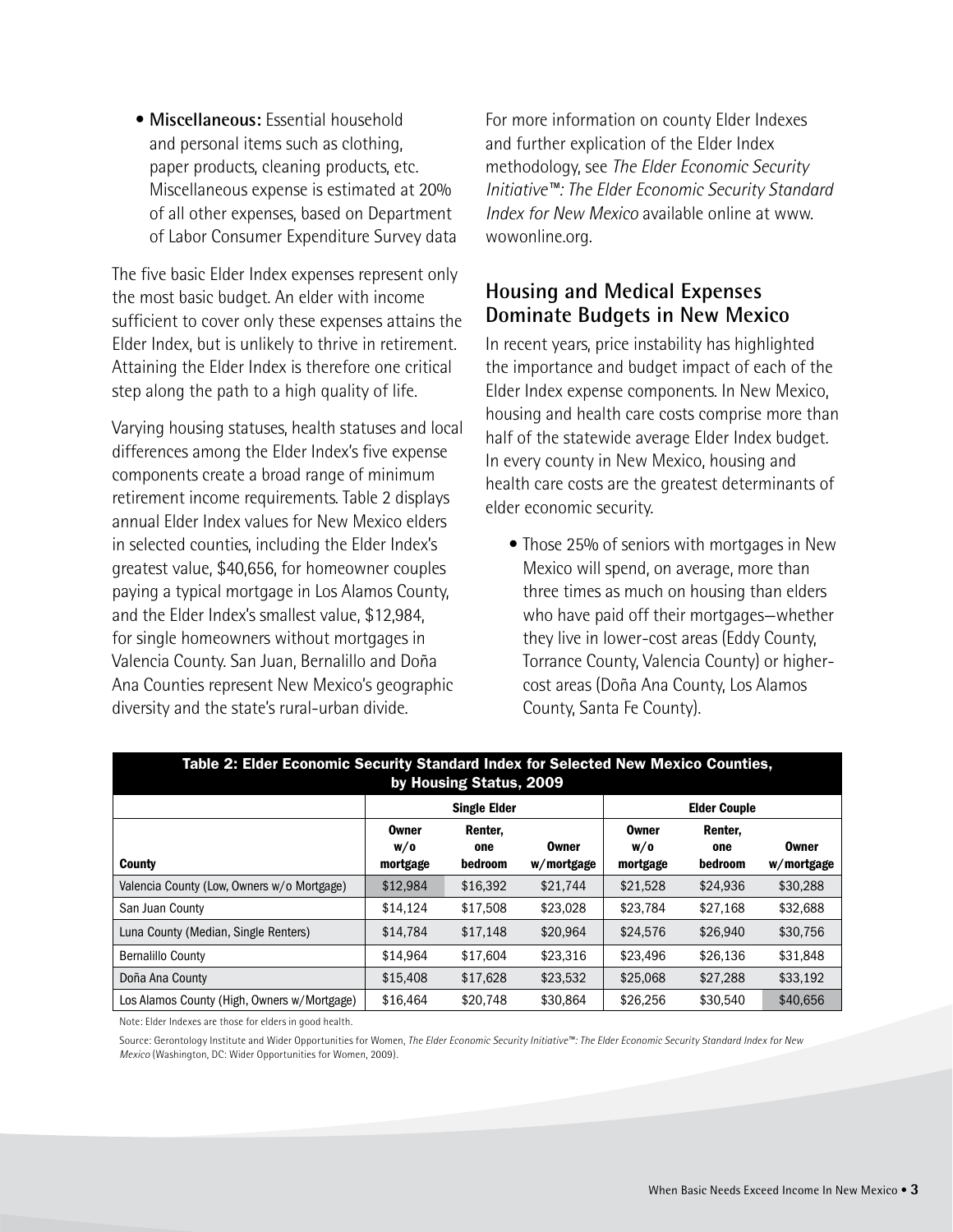• Approximately 17% of New Mexico seniors are renters.<sup>1</sup> Typical monthly rents for 1-bedroom apartments in New Mexico vary widely, from \$402 per month in Chaves County to \$763 per month in Santa Fe County. In counties with the least expensive rents, a typical economically secure senior will allocate approximately 30% of his or her income to rent. In counties with the most expensive rents, a typical economically secure single renter will devote more than 40% of his or her spending to housing.



#### **Neither Social Security Nor Median Incomes Allow Elders Economic Security**

Social Security is the sole source of income for approximately 30% of New Mexico elders.<sup>2</sup> However, average Social Security payments do not meet average Elder Index expenses for single women in any of the state's counties, whether the elder is a renter or a homeowner. Average Social Security payments meet Elder Index expenses for single homeowner men without mortgages in some counties, but fall short of Elder Indexes for renters throughout the state.

Even for elder homeowners who have paid off mortgages, Social Security payments fall far short of economic security as defined by the Elder Index. In 2009, a single elder in New Mexico who rented and relied entirely on the statewide average Social Security payment for men fell over \$2,300 short of economic security. In 2009, a single elder in New Mexico who rented and relied entirely on the statewide average Social Security payment for a single woman fell approximately \$6,100 short of economic security. Average Social Security payments are high enough, however, to disqualify New Mexico elders from participating in critical public assistance programs.

As shown in Figure 2, many of those who live on New Mexico retirees' median incomes also live below region and county Elder Indexes. Even those with retirement incomes that include personal retirement accounts, private savings and pensions may fall short of economic security.<sup>3</sup> This problem is most severe for single elder women. **In 2009, single women's median annual retirement income fell short of the New Mexico Elder Index for renters by nearly \$3,400.** Even at incomes above \$20,000, approximately twice the federal poverty guideline, seniors paying mortgages lived below the local Elder Index and lacked the public supports required to make ends meet.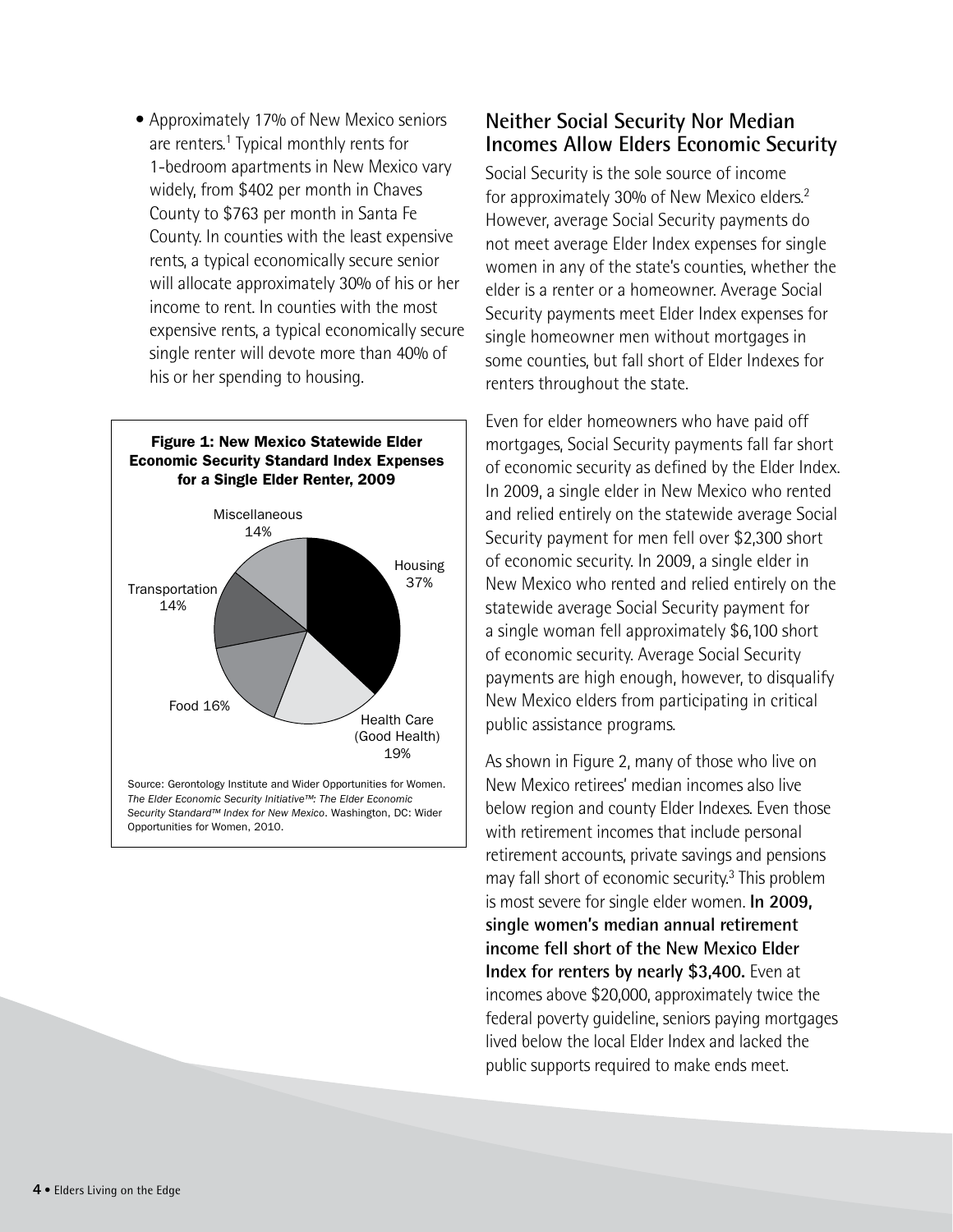

#### **Bridging Gaps: A Snapshot of Public Support Programs**

Once gaps between income and economic security have been measured, questions arise: Can the gaps be bridged? Are there public support programs that can provide economic security?

Using the Elder Index and Wider Opportunities for Women's Economic Security Simulator™ (Simulator), which calculates public support levels based on program eligibility rules and support level formulas, one can measure change in economic security as elders obtain or lose public supports. The Elder Index and Simulator provide a valuable snapshot of economic security and rapidly changing public support program availability, eligibility rules and support levels.

The Simulator models the impact of the following major federal- and state-administered support programs available in the first quarter of 2010. See the Appendix for additional program details.

**• Income Assistance:** Supplemental Security Income (SSI)

- **Food Assistance:** Supplemental Nutrition Assistance Program (SNAP, formerly known as Food Stamps)
- • **Prescription (Rx) Assistance:** Medicare Part D Low Income Subsidy (LIS)
- • **Medical Assistance:** Medicare Savings Programs (MSPs) and Medicaid
- • **Long-Term Care Assistance (LTC):** Coordination of Long-Term Services (CoLTS)
- **Energy Assistance:** Low Income Home Energy Assistance Program (LIHEAP)
- **Housing Assistance:** Housing Choice Voucher Program (HCVP, formerly known as Section 8) and the Section 202 Supportive Housing for the Elderly Program4

#### **The Impact of Public Supports on an Elder Renter**

Low-income elders who live on Social Security payments have trouble making ends meet in New Mexico. Older adults with lower incomes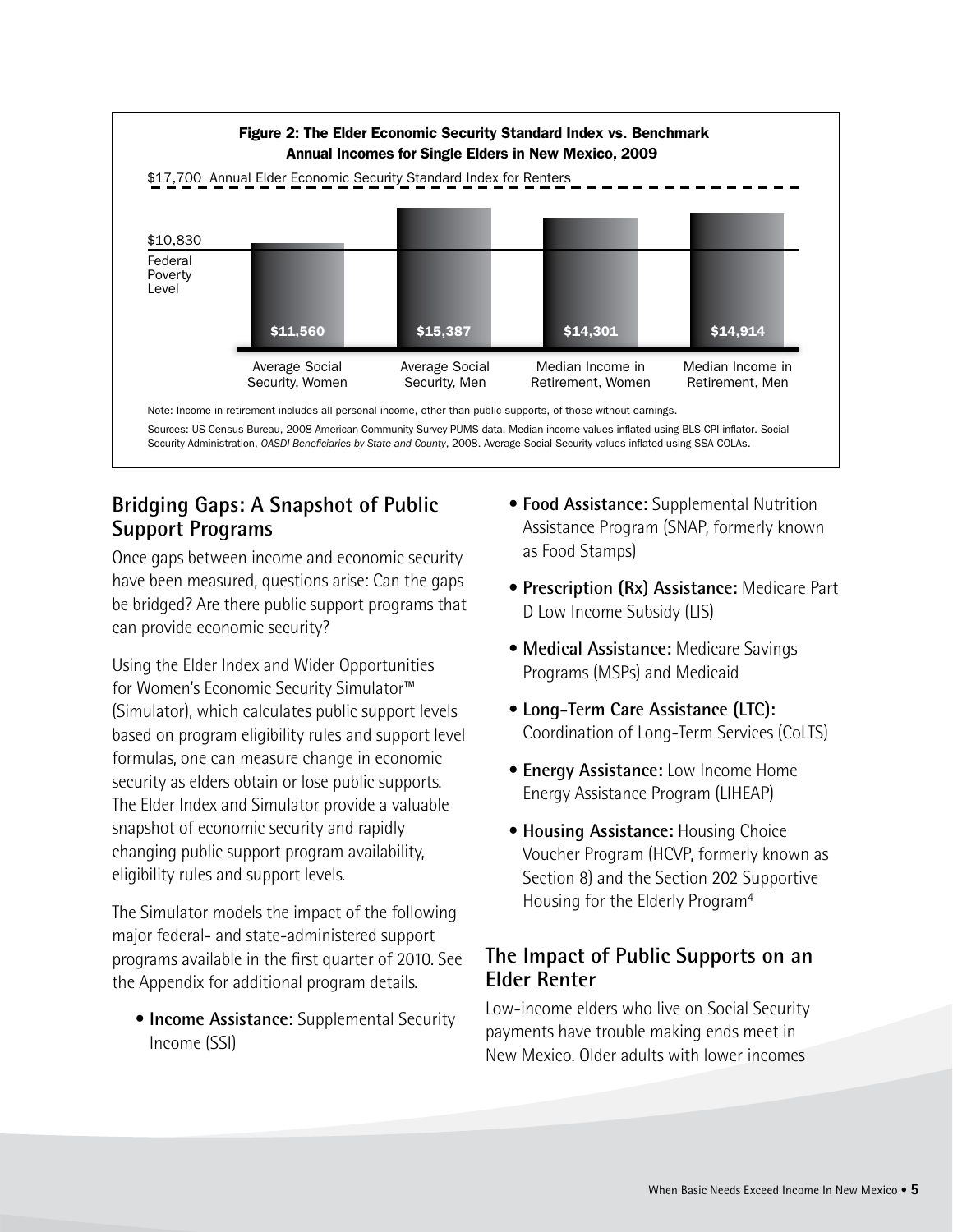may face even more difficult circumstances, despite receiving income assistance. To qualify for Supplemental Security Income (SSI) assistance, single older adults must have countable annual income of less than \$8,088; a couple must have less than \$12,132 annually. For older adults with very low incomes, income assistance can prevent destitution, homelessness, poor health or institutionalization. In 2009, 16,074 New Mexico elders received SSI.5

Table 3 illustrates the importance of public supports to the economic security of an elder woman renter who lives alone in New Mexico's San Juan County. Her annual income of \$5,328 (\$444/month before income assistance) is the average Social Security benefit for New Mexico elders who also receive federal income assistance.6 Her countable assets of \$1,500 approach, but do not exceed, the asset limits for SSI eligibility. In addition to Social Security, she receives \$250 per month in SSI, which brings her annual income from all sources to \$8,328 (\$694/month). Her expenses are the 2009 Elder Index expenses for a typical single elder renter in San Juan County.7

Table 3 exhibits the elder's budget surplus/shortfall and the elder's economic security—the ratio of monthly income to monthly expenses. Each

column illustrates the change in monthly budget surplus or shortfall and economic security that accompanies the elder's receipt of supports. The table assumes receipt of all supports for which she is eligible, other than housing assistance, which throughout the state has long waiting lists.

Receipt of SSI moves the elder from 30% economic security to 48% economic security. She is also income- and asset-eligible for food, prescription, medical, energy and housing assistance. Receiving all available supports moves the elder to 71% economic security as defined by the Elder Index, with the largest increases coming from SSI and Medicaid. She is aided to a lesser extent by the Medicare Part D Low Income Subsidy and the Supplemental Nutrition Assistance Program. Because she pays her own utilities, her very low income makes her eligible for a potentially crucial annual Low Income Home Energy Assistance credit of \$175. The Low Income Home Energy Assistance credit is paid in one lump sum to the vendor and would effectually increase the elder's economic security by 8% in a first month and 5% in a second. When the annual Low Income Home Energy Assistance credit is divided by twelve and expressed as a monthly average, the assistance comprises 1% of the local Elder Index for renters.

| Table 3: The Impact of Public Supports (w/o Housing Assistance) on Economic Security<br>for a Single Elder Renter Living on a Very Low Income in San Juan County, NM, 2009 |           |                                                   |                                      |                                                |                                               |                                                 |  |
|----------------------------------------------------------------------------------------------------------------------------------------------------------------------------|-----------|---------------------------------------------------|--------------------------------------|------------------------------------------------|-----------------------------------------------|-------------------------------------------------|--|
|                                                                                                                                                                            |           | Income Plus                                       |                                      |                                                |                                               |                                                 |  |
| Monthly Income                                                                                                                                                             | \$444     | Income                                            |                                      |                                                | $Income +$<br>$Food +$                        | $Income +$<br>$Food +$<br>$Rx +$                |  |
| <b>Monthly Elder Economic</b><br><b>Security Standard Index</b>                                                                                                            | \$1,459   | <b>Assistance</b><br>(SSI + State)<br>Supplement) | $Income +$<br><b>Food Assistance</b> | $Income +$<br>$Food +$<br><b>Rx Assistance</b> | $Rx +$<br><b>Medical</b><br><b>Assistance</b> | Medical +<br><b>Energy</b><br><b>Assistance</b> |  |
| <b>Monthly Shortfall</b>                                                                                                                                                   | $-$1.015$ | $-5765$                                           | $-$ \$610                            | $-$ \$559                                      | $-$ \$303                                     | $-$ \$289                                       |  |
| % Economic Security                                                                                                                                                        | 30%       | 48%                                               | 53%                                  | 55%                                            | 70%                                           | 71%                                             |  |
| <b>Amount of Support</b>                                                                                                                                                   |           | \$250                                             | \$155                                | \$51                                           | \$256                                         | \$15                                            |  |

### Table 3: The Impact of Public Supports (w/o Housing Assistance) on Economic Security

Note: Single, retired woman renter in good health living in San Juan County on average Social Security payment for New Mexico elders who also receive federal income assistance (\$444/mn, \$5,328/yr), 2009.

Source: Social Security Administration, Supplemental Security Record, 100 percent data, December 2008. Average Social Security value inflated using SSA COLAs.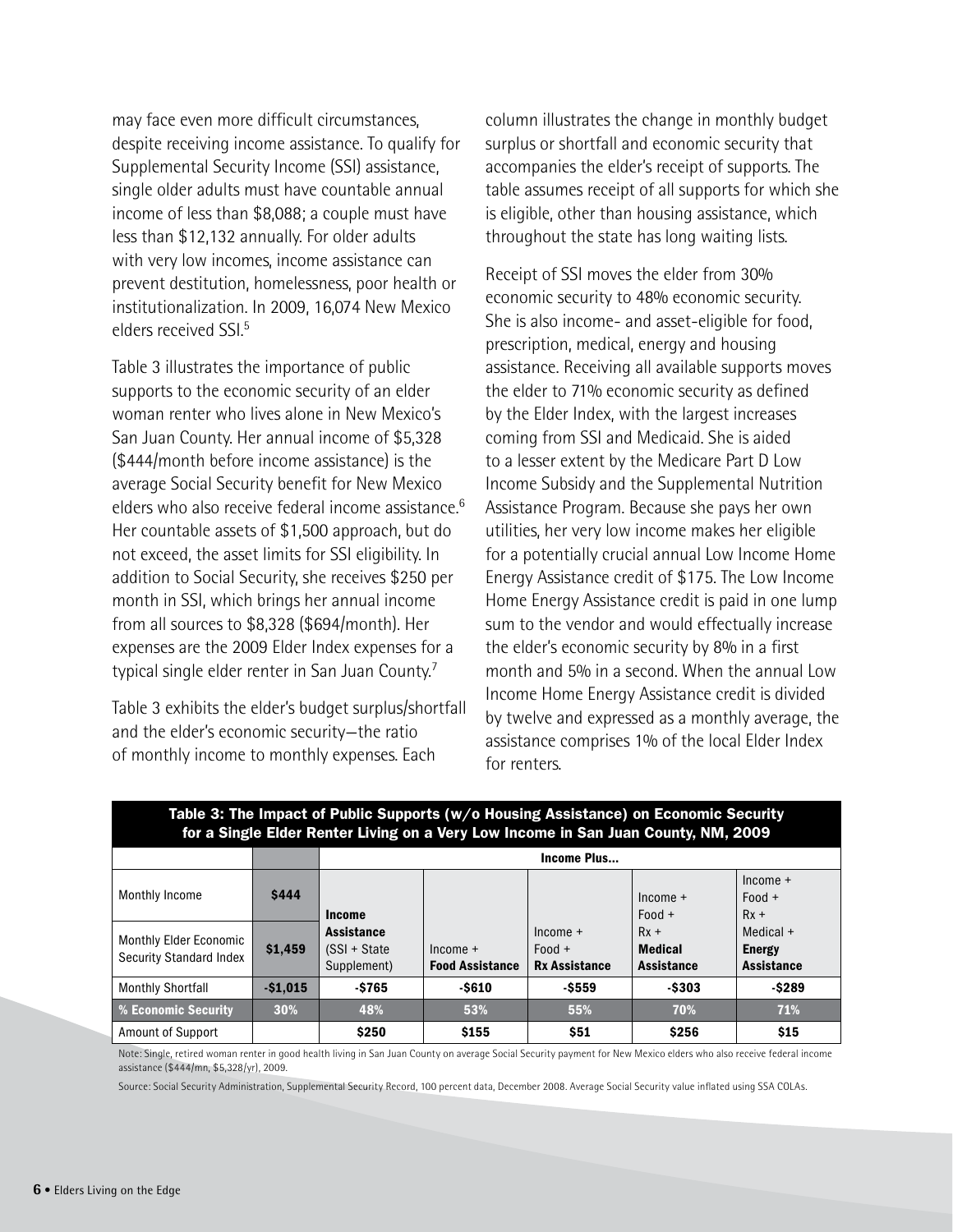Figure 3 demonstrates that many very low-income elder renters who receive multiple income and work supports still fall short of the Elder index. As Figure 4 illustrates, those who live on very low

fixed incomes may approach or attain economic security *if they receive all major public supports, including scarce housing assistance*. Those with 80% area median income (AMI) (\$28,450 for a



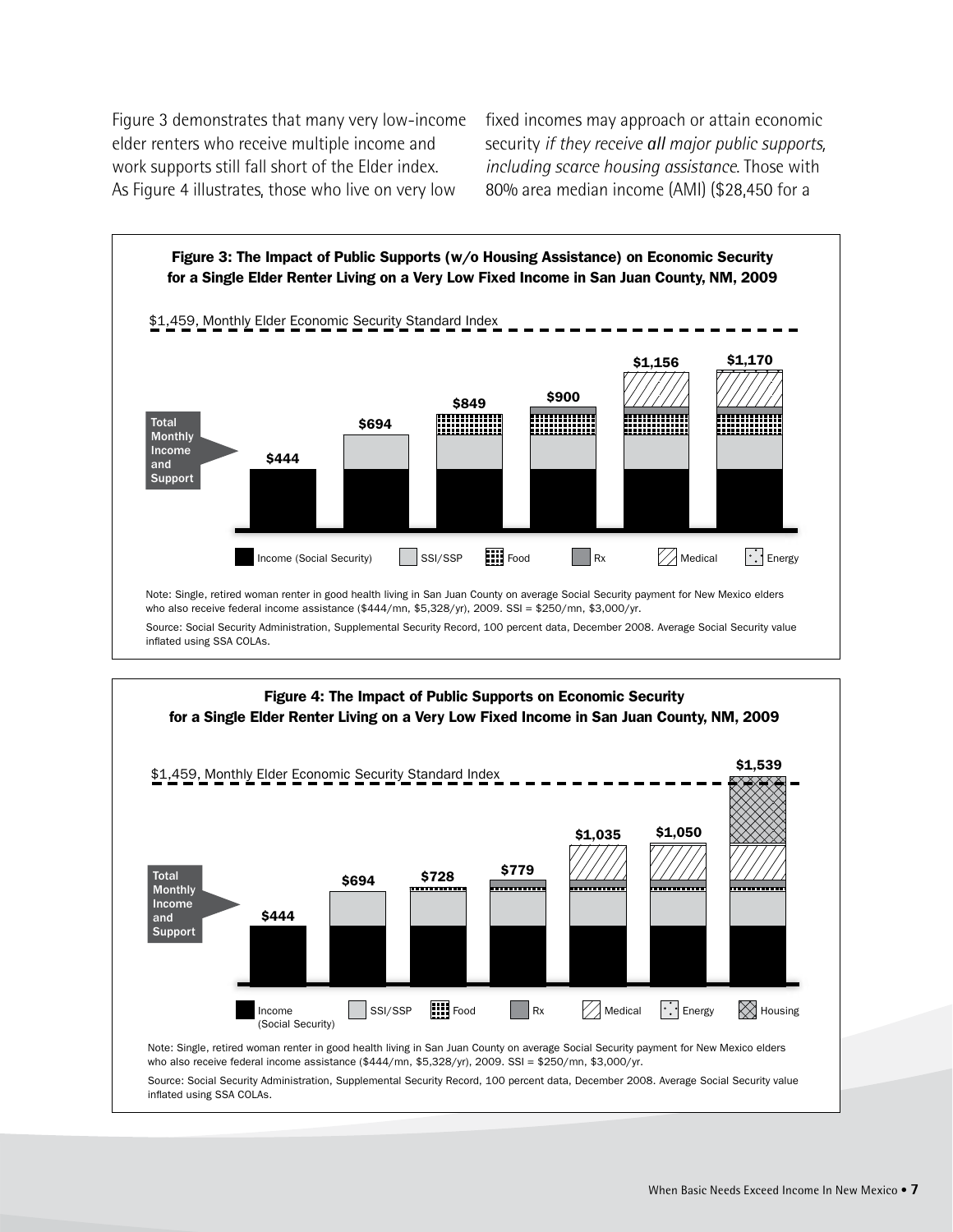**Because the supply of public housing and housing vouchers is limited, housing assistance recipients rarely have incomes above 50% average median income. . . As a result, eligible low-income elders are often unable to access New Mexico's greatest potential contribution to economic security.** 

single person in San Juan County) are eligible for federal housing assistance. However, those with "extremely low" incomes, below 30% area median income (\$10,700 for a single person in San Juan County), are granted priority by law and receive 75% of available federal assistance. Because the supply of public housing and housing vouchers is limited, housing assistance recipients rarely have incomes above 50% AMI. The New Mexico Regional Housing Authorities administer approximately 14,250 Housing Choice Vouchers<sup>8</sup> (in addition to overseeing administration of public housing properties), in a state home to nearly 230,000 rental units.<sup>9</sup> As a result, eligible low-income elders are often unable to access New Mexico's greatest potential contribution to economic security.

#### **The Need for Long-Term Care Threatens Economic Security**

The need for long-term care (LTC) dramatically affects an elders' ability to achieve economic security in old age—no matter what their incomes are. A catastrophic health event or worsening of a chronic ailment can create significant financial difficulties for an elder who might otherwise be economically secure.

Long-term care is required by those with chronic health conditions, disabilities or rehabilitative care needs. LTC most commonly helps with "instrumental" activities of daily living, such as grocery shopping or household chores. In some cases it helps with more complex activities of daily living, such as dressing and bathing. LTC has traditionally been received in institutional settings, such as assisted living facilities or nursing homes, or provided by family members. With the increasing intention to make home and community-based long-term care available, some elders can avoid the disruption and cost of moving to institutions by receiving LTC from professionals and volunteers who assist with activities ranging from homemaker services to skilled nursing care.

Currently, the number of Americans requiring LTC approaches 10 million, and by 2020, 12 million older Americans may need long-term care.10 Medicare pays for LTC services provided in nursing homes and short-term rehabilitative care. Despite the fact that most LTC is non-skilled "custodial care," such as personal care and homemaker services, basic Medicare does not cover LTC, and traditional assistance options are rarely available to seniors who require this level of LTC. As a result, most LTC expenses are paid out-of-pocket.

#### **Coordination of Long-Term Services (CoLTS)**

Table 4 illustrates the impact of worsening health on the economic security of a single elder homeowner with an income above average Social Security payments for women, or even median income among all retirees. The elder lives alone in Bernalillo County, and has an annual unearned income of \$14,964 per year (\$1,247 per month) an income equal to the 2009 Elder Index for single homeowners in good health. She maintains very limited countable assets, but participates in no public support programs.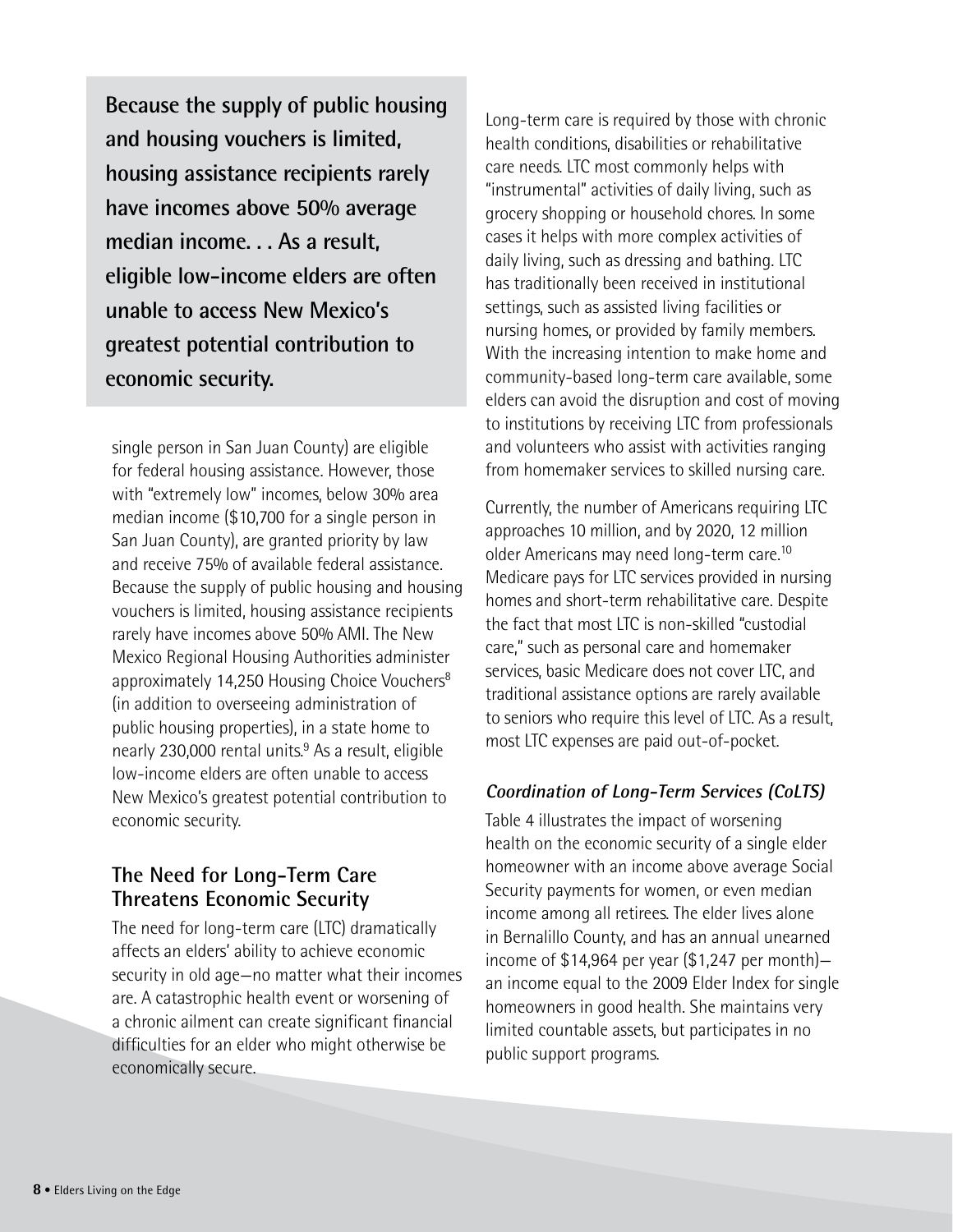In her 70th year, the elder suffers a minor stroke an injury with long-lasting effects. After a stay in the hospital and a nursing and rehabilitation facility, she faces returning to her home, where she lives alone. She recovers well enough to return home, but the stroke leaves her unable to perform some of her activities of daily living. The bulk of her medical costs are still covered by Medicare, but she is no longer mobile and requires a medium to high level of assistance with her self-care and housekeeping tasks. She must also be transported to occasional medical and physical rehabilitation appointments. Medicare will help pay for rehabilitation and skilled care after she arrives home, but will not support personal care.

As a result, she must seek out home and community-based long-term care options. The average LTC cost for a "medium" level of care (16 hours per week) in New Mexico is \$1,465 per month, plus higher out-of-pocket expenses.<sup>11</sup> Her poor health and new care will create an additional expense of \$1,602 per month, which is beyond her previous total income, as well as beyond the typical monthly Medicare premiums and out-ofpocket expenses. Her total health care and LTC costs increase six times and become her greatest expense. Her economic security quotient falls from 100% to 44%.

If she doesn't receive LTC assistance, her moderate income, less unreimbursed medical and LTC expenses, makes her eligible for food assistance, medical assistance, pharmaceutical assistance and energy assistance. She qualifies for and receives a SNAP benefit of \$200 per month and a one-time LIHEAP credit of \$125. She is also eligible for a partial Part D (drug) Low Income Subsidy. Together, all available supports move her from 44% economic security to only 48% economic security.

The elder maintains limited assets other than her home, so despite supports, her budget deficit will eventually prove unsustainable as her LTC needs continue. If she is to age in place and avoid the great costs, complications, disruptions and emotional impact of moving into a nursing home, the elder must find a way to pay for home and community-based long-term care services.

Her need for nursing home-level care and income level qualify her for the **Coordinated Long-Term Services (CoLTS) C Waiver**, which provides a wide range of non-medical home services and care, such as housekeeping and personal care, under Medicaid. While the elder was not incomeeligible for Medicaid before her stroke, her moderate income and moderate-to-high-level of needed care make her eligible for CoLTS C Waiver,

| In Poor Health With LIC Needs in Bernaillio County, NWI, 2009                                            |                    |                                                 |                                                  |  |  |  |  |  |
|----------------------------------------------------------------------------------------------------------|--------------------|-------------------------------------------------|--------------------------------------------------|--|--|--|--|--|
| Long-Term Care Needs Can Destroy Economic Security, but the CoLTS LTC Program Can Prevent Impoverishment |                    |                                                 |                                                  |  |  |  |  |  |
|                                                                                                          | <b>Income Plus</b> |                                                 |                                                  |  |  |  |  |  |
| Monthly Income (Elder Index)                                                                             | \$1,247            | Food +                                          | $Food +$<br>$Rx +$                               |  |  |  |  |  |
| Monthly Elder Economic Security Standard Index (\$1,247)<br>w/ Poor Health and LTC (+\$1,602)            | \$2,849            | $Rx +$<br>Medical +<br><b>Energy Assistance</b> | Medical +<br>Energy Assistance +<br><b>CoLTS</b> |  |  |  |  |  |
| <b>Monthly Shortfall</b>                                                                                 | $-$1,602$          | $-$1,352$                                       | -\$49                                            |  |  |  |  |  |
| % Economic Security                                                                                      | 44%                | 48%                                             | 96%                                              |  |  |  |  |  |
| <b>Amount of Support</b>                                                                                 |                    | \$250                                           | \$1,553                                          |  |  |  |  |  |

Table 4: The Impact of Public Supports on Economic Security for a Single Elder Homeowner in Poor Health with LTC Needs in Bernalillo County, NM, 2009

Note: Single retired homeowner without a mortgage living on income equal to the Elder Index for homeowners without mortgages (\$1,247/mn, \$14,964/yr) in Bernalillo County, NM, 2009.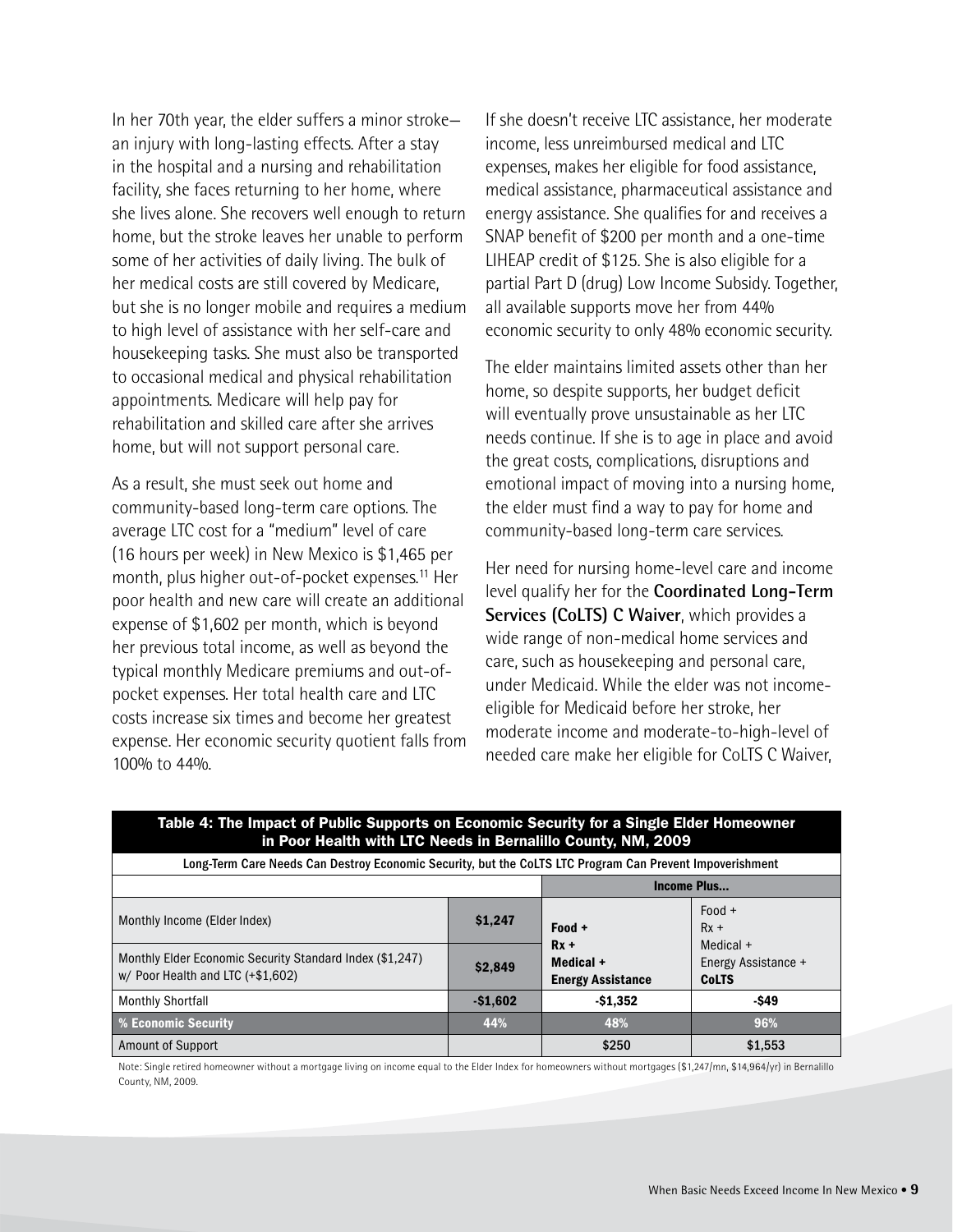**Unfortunately, the demand for home and community-based LTC in New Mexico outstrips the CoLTS budget and the program maintains a registry.**

which would allow the elder to approach, if not fully regain, her economic security.12 However, if placed on a registry and forced to pay for LTC largely or entirely out-of-pocket for any length of time, the elder could be overwhelmed by her recurring monthly deficit of over \$1,600. Unfortunately, the demand for home and community-based LTC in New Mexico outstrips the CoLTS budget and the program maintains a registry.

Due to the high cost of care—on average \$556 per month for even the most basic care—many of those without family caregivers find themselves unable to finance even short-term LTC needs. *Without intervention, low-income, moderateincome and even middle-class elders who require long-term care may be forced to give up or borrow against their homes.* Unless aided by CoLTS, only New Mexico elders with ample assets and disability or LTC insurance are unable to avoid institutionalization when they suffer catastrophic or chronic bad health.

#### **Without Housing Assistance, Gaps Between Income and Economic Security Persist, Even as Income Rises**

Because public supports begin to fall off after incomes exceed the federal poverty level, many New Mexico elders living above the 2009 federal poverty level of \$10,830 find themselves almost as far from economic security as those living below the federal poverty level. Figure 5 exhibits gaps between income and economic security, across a

range of incomes, for elders who rent in Doña Ana County and do not receive housing assistance.

At the lowest income modeled, \$8,000 per year, income supports reduce expenses by nearly \$6,000. The elder is left with a gap between annual income and annual Elder Index expenses of more than \$3,600. Due to benefit cliffs—incomes at which eligibility ends or the receipt of one support lowers the value of another—increases in income are not always accompanied by increases in economic security. In fact, more income can decrease an elder's overall well-being. Given receipt of all available major public supports other than housing assistance, an elder with a \$12,000 annual income (which approximates average Social Security income for single elder women in some New Mexico counties) faces an economic security gap larger than that faced by an elder with just \$10,000 in annual income.

When additional income does increase economic well-being, increases in income do not create proportional increases in economic security. A \$2,000 increase in income from \$8,000 to \$10,000 decreases an elder's economic security gap by \$895. A \$2,000 increase in income from \$14,000 to \$16,000 decreases the gap by \$623. *At no income level below the Elder Index does a \$1 increase in income translate into a full \$1 decrease in an elder's economic security gap.* Even assuming receipt of all major public supports for which an elder is income- and asset-eligible, the gap between income and expenses is only fully eliminated when an elder is able to achieve economic security entirely through his or her own income (except for a minimum SNAP assistance of \$30 per month).

It should be noted that it is rare for elders to access all of the supports for which they are eligible. This is particularly true for: those who "slip between the cracks" (those unaware of available help or swayed by misinformation);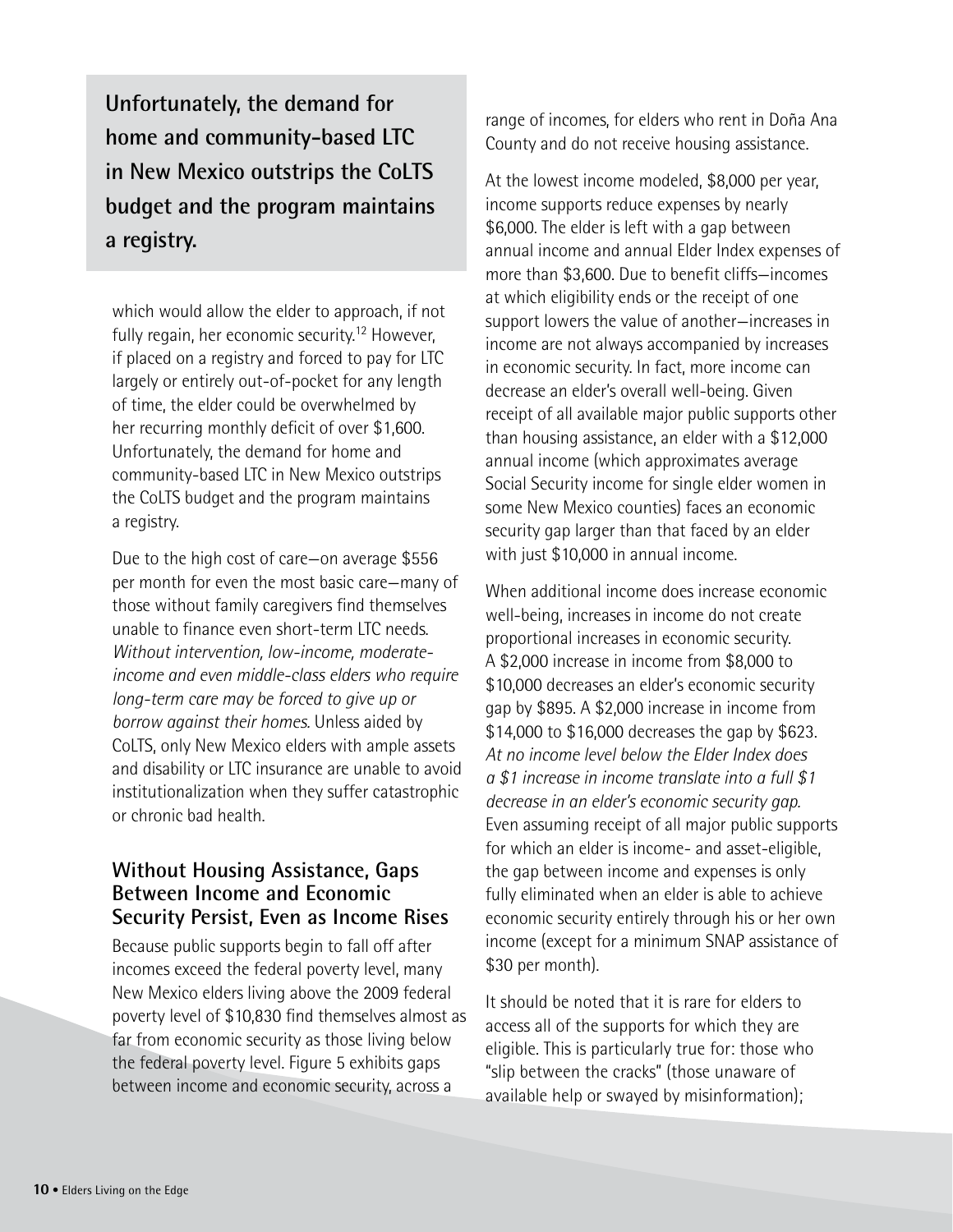

those to whom supports become unavailable due to budget cuts or a lack of administrative staff to process claims and manage programs; and those who are simply ineligible for help due to modest assets or excess income. For many needy elders, the gaps illustrated in Figure 5 are made much larger by non-receipt of benefits.

#### **Policy Recommendations**

The New Mexico Aging and Long-Term Services Department (ALTSD) broadened the data gathering component of the New Mexico Elder Economic Security Initiative (NM Initiative) through a qualitative approach in order to get a wider perspective of elder economic security in New Mexico. Complementing the quantitative research being done by WOW and the Gerontology Institute at UMASS Boston, the ALTSD partnered with the intertribal group Tewa Women United (TWU), as well as the Institute of Public Law (University of New Mexico School of Law), to gather information through a series of one-on-one interviews and participant forums, respectively. Central to the ALTSD's process was

#### **Values of New Mexican Elders and Caregivers:**

- Independence
- Dignity
- Consistency
- Certainty
- Choice
- Personal Responsibility
- Accountability
- Connection
- Family
- Community
- Communication
- Civic Engagement
- **Education**
- Empowerment
- Simplify
- Wellness (mind, body, spirit)
- Reliability
- Privacy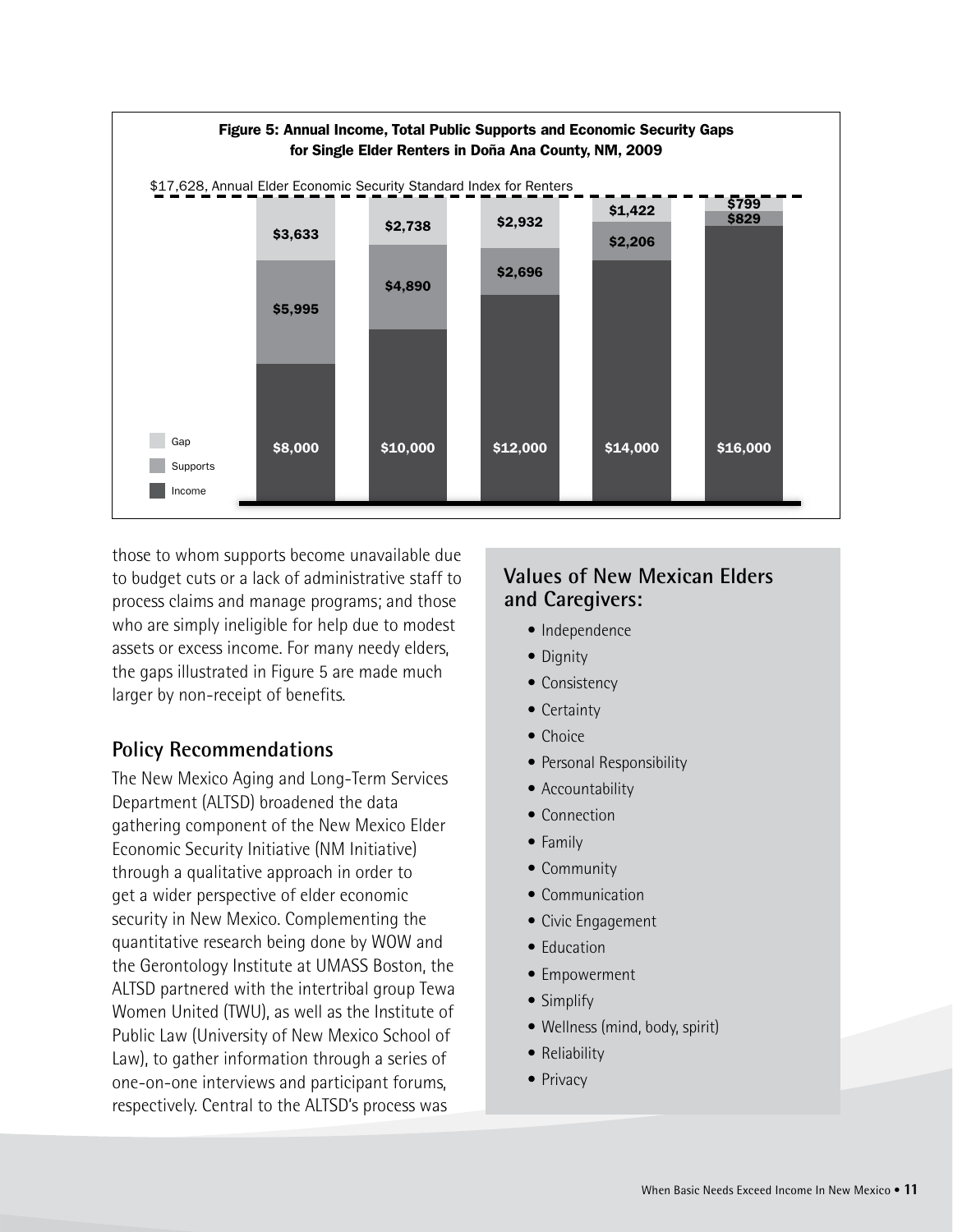a grassroots approach that sought to learn firsthand what issues elders and their caregivers were facing in New Mexico today, as well as which aspects of life and caregiving they valued and would like to see reflected in individual, family, community and governmental practices. The ALTSD wanted to use the values gleaned from this research to guide policy recommendations that would accurately respond to and reflect the needs of elder New Mexicans and their caregivers.

In New Mexico, bridging the gap in resources does not only happen via income and government subsidies, but in the informal exchange of goods and services within families and communities. While the often unpaid nature of these exchanges renders them economically invisible, they are vital to elders' survival, especially amongst low- and moderate-income families. As such, the ALTSD found it crucial to capture New Mexico's diverse populations and the way they live.

The first component of this endeavor was Tewa Women United's work interviewing Native American elders from Northern New Mexico about their lives and economic situations. The ALTSD felt it was crucial to include these voices in their research, as they have been largely underrepresented in the public arena in the past, yet play such a central role in New Mexico's culture and history. Members of Tewa Women United (TWU) spoke with 21 elders from Nambé Pueblo, San Ildefonso Pueblo, Santa Clara Pueblo, Ohkay Owingeh (formerly San Juan) Pueblo, Pojoaque Pueblo, Tesuque Pueblo and Santo Domingo Pueblo. Economic situations of those interviewed varied slightly but overall participants tended to be struggling financially, some of them mentioning that they were at or below the federal poverty line. However, while

there were pronounced percentages of economic insecurity amongst these elders, there were also an unusual number of them who were aging in place, bolstered by connections to family and community.

The second component of the ALTSD's qualitative approach was carried out by the Institute of Public Law (IPL, University of New Mexico School of Law), who facilitated forums with elders, their families, caregivers and service providers across the state. The ALTSD felt that in order to accurately represent a variety of opinions and values (see side bar on p.11 for values), it was vital to represent a number of regions, both rural and metropolitan, across New Mexico. Working with the ALTSD staff and the ALTSD Advisory Council, IPL decided to employ a modified National Issues Forum model to conduct forums in Albuquerque, Clovis, Gallup, Taos, Las Vegas, Carlsbad, Las Cruces, Farmington and Santa Fe. The NIFI model is a moderated process designed to promote focused stakeholder deliberations through providing background information defining a problem (in this case the lack of economic security that many elders face); succinctly and neutrally describing several suggested approaches to the problem (including arguments both favoring and opposing each approach); and attempting to identify tensions among competing interests as well as trade-offs that might allow choices between them.

The ALTSD staff recruited 145 participants through its extensive network of senior centers and various support organizations around the state. At the forums, there was a mixture of elders, volunteers who worked with seniors and service providers (although many of them were caregivers to their own aging parents as well). Participants were asked: What can I do (to be more financially secure)? *What can my community do? What can my government do?*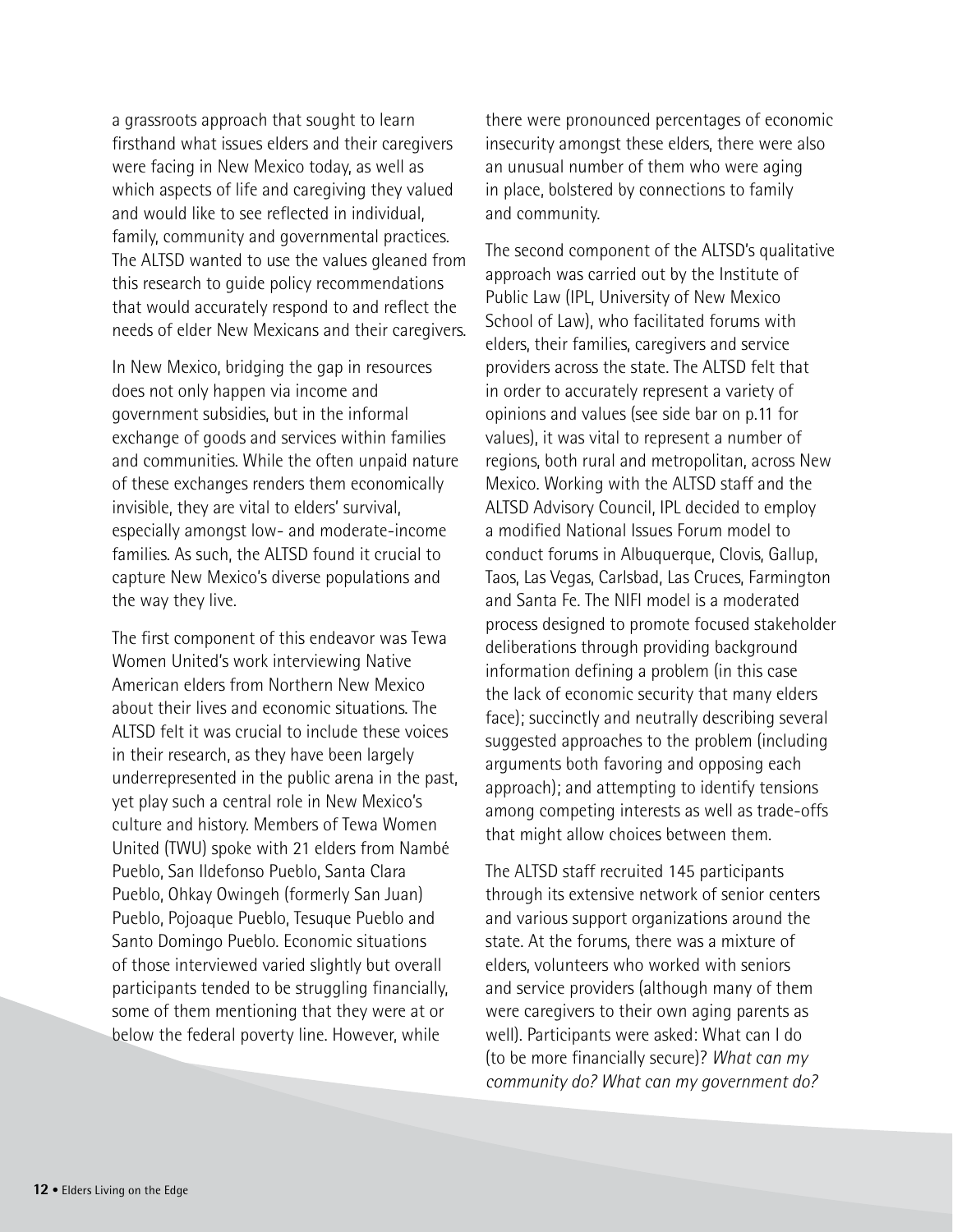At the end of the series, IPL put together a comprehensive report summarizing the findings and highlighting the key values that forum participants expressed. The ALTSD utilized this research, in conjunction with the information gathered from Tewa Women United's interviews, to complete a mapping exercise wherein they listed participants' key concerns, noted their values and used to both guide and refine solutions that would appropriately respond to the issues at hand. After a comprehensive vetting process, the ALTSD, along with the NM Initiative Advisory Council, decided upon the following policy recommendations:

#### **Support transportation programs that enable elders to have more mobility around their communities.**

- Create a permanent State Transit Fund dedicated to the development and operation of a public transportation program.
- Explore implementing tax credits to local transportation providers for elders in rural and metro areas.

#### **Increase opportunities/incentives for older workers to enter and remain in the workforce.**

- Amend current federal statute; Section 51 of the Internal Revenue Code, to add two additional targeted groups, "low income elders" and "unpaid caregivers," for the purposes of the Work Opportunity Tax Credit (WOTC).
- Extend the Work Opportunity Tax Act beyond 2011.

**Expand housing and rental assistance programs to reduce the number of individuals on housing assistance waiting lists.** 

• Allocate state and federal funds to evidencebased programs to increase the number of rental assistance vouchers available.

#### **Support home and community-based services that allow elders to age in place, and with dignity.**

- • Make permanent the "protection for recipients of home and community-based services against spousal impoverishment" provision in the federal Patient Protection and Affordable Care Act (section 2404).
- Allocate state general fund to support community-based organizations that support families and communities who provide informal uncompensated long-term care services.
- Institute a state tax credit for taking care of an elder at home.
- Allocate state general funds to reduce the waiting list for the New Mexico Coordination of Long-Term Services Medicaid C Waiver, which would allow elders and people with disabilities more access to long-term care and respite care for their caregivers in their homes and communities.
- Allocate state and federal funds to develop an educational outreach campaign that would encourage elders to learn about and participate in long-term care benefits available to them through the federal Patient Protection and Affordable Care Act's Community Living Assistance Services and Supports (CLASS) provision.
- Encourage New Mexico to analyze the opportunity to participate in the Community First Choice, Money Follows the Person and 1915(i) State Plan Benefit options of the federal Patient Protection and Affordable Care Act.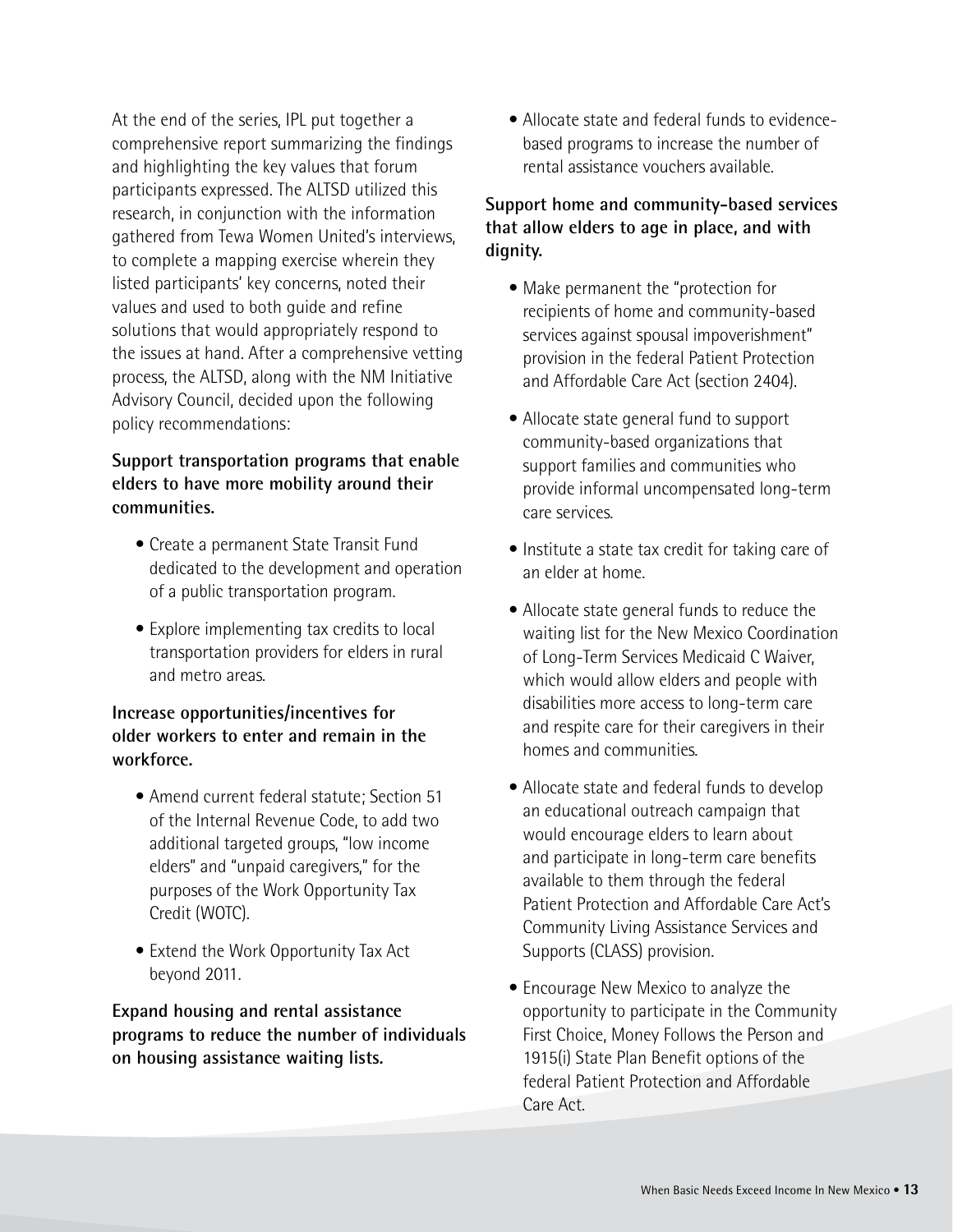• Allocate state general funds to support the Aging and Disability Resource Center (ADRC) in its ongoing operations and outreach.

#### **Reform and redefine health care to increase the emphasis on wellness, mobility and the prevention of falls and chronic health conditions.**

- Allocate funding to support evidence-based health education and diabetes prevention programs in local communities.
- Allocate funding to community-based organizations to support evidence-based fall prevention programs.

#### **Encourage financial literacy and informed retirement planning amongst younger and older generations.**

• Allocate funding to promote evidence-based retirement planning programs for elders and their families in New Mexico.

• Amend New Mexico State Statute, Chapter 22, Article 13, Section 1.1., Letter F, to include a Financial Literacy course as a requirement for graduating high school seniors.

#### **Utilize planning tools in promoting equitable and rational policy for elders.**

• Encourage the use of the Elder Economic Security Standard™ Index as a strategic planning tool in local and state policy making. This includes the New Mexico Aging and Long-Term Services Department, the New Mexico Department of Health, the New Mexico Department of Human Services, the New Mexico Department of Transportation, the New Mexico Department of Economic Development, federal agencies operating programs in the state, Area Agencies on Aging, community-based providers and local councils and units of government (counties, cities, townships.)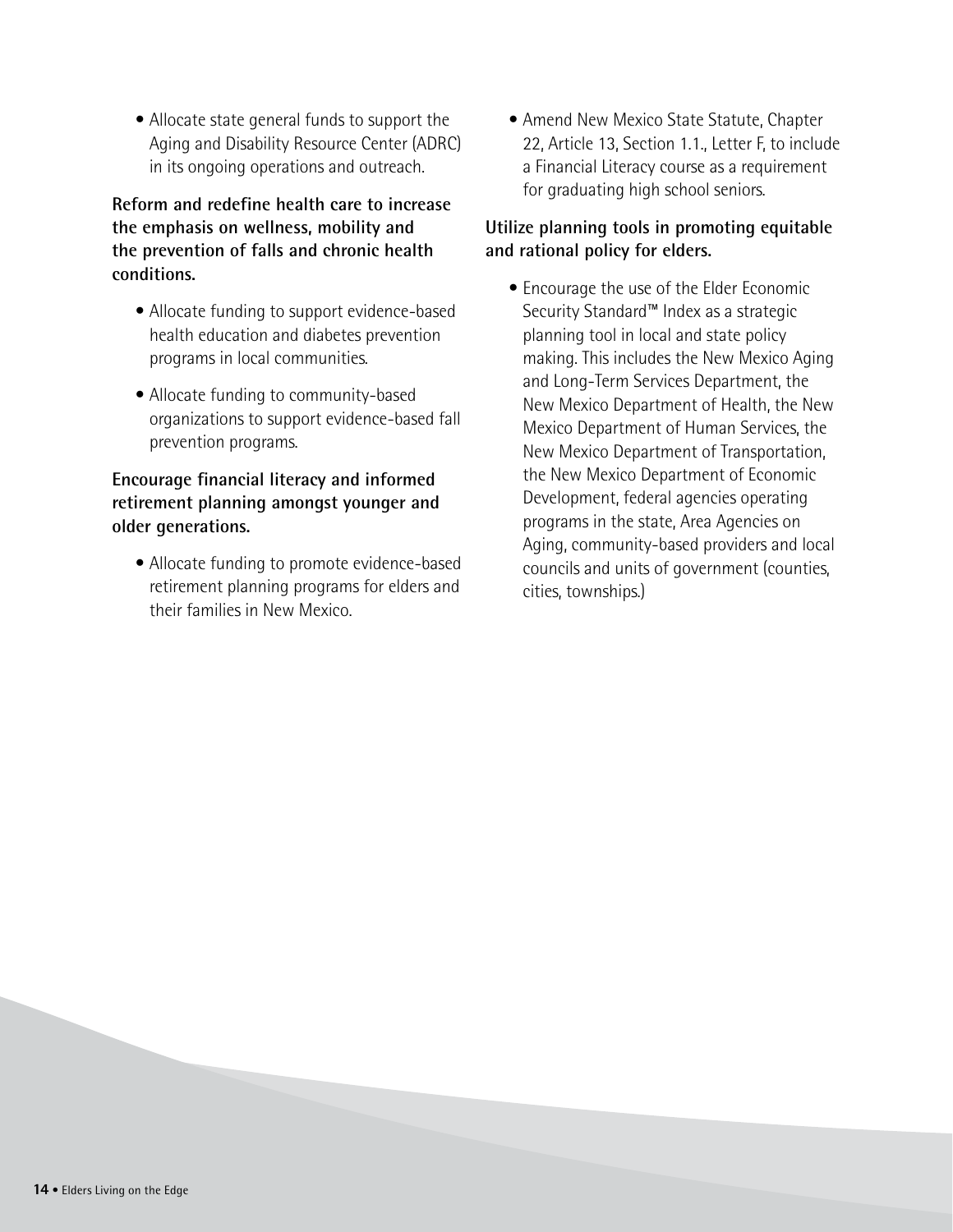#### **Appendix: Major Public Supports (Q1 2010)**

#### **Supplemental Security Income (SSI)**

Supplemental Security Income, administered by the federal Social Security Administration, provides monthly cash payments to elders with no or very low income. Other than those for Medicaid, SSI eligibility income and asset limits are the lowest of any work or income support available to New Mexico elders. In 2009, qualifying elders had incomes less than \$8,088, and qualifying elder couples had incomes less than \$12,132. SSI payments fill the gap between recipients' incomes and these SSI income limits. Single and married elders must also maintain no more than \$2,000 and \$3,000 in assets, respectively, not including a home, a car and household items.

#### **Supplemental Nutrition Assistance Program (SNAP)**

The Supplemental Nutrition Assistance Program, New Mexico's "food stamp" program, provides low-income households with electronic benefits which participants use to purchase food. The US Department of Agriculture funds the program through the Food and Nutrition Service, and New Mexico administers the program, including determination of eligibility and distribution of benefits. Single and married elders must have no more than \$17,870 and \$24,041 in income, respectively, after a utility allowance, medical allowance and other deductions from income. New Mexico's SNAP program does not have an asset limit for elders.

New Mexico offers a State Supplement to the SNAP program which increases the \$16 federal minimum monthly benefit amount for elders and people with disabilities to \$30.

#### **Medicaid**

New Mexico offers complete Medicaid coverage to very low-income elders, including some LTC recipients, and pays participants' Medicare Part A and Part B premiums. The annual income and asset limits for a single elder are \$8,088 and \$2,000, respectively. For elder couples, the annual income limit is \$12,132 and the asset limit is \$3,000.

#### **Medical Assistance—Medicare Savings Programs (QMB, SLMB, SLMB-QI-1)**

The Medicare Savings Programs (MSPs) include the Qualified Medicare Beneficiary (QMB), Specified Low-Income Medicare Beneficiary (SLMB) and Qualified Individual-1 (QI-1) programs. The QMB program helps low-income elders enrolled in Medicare Part A pay for Medicare Part B premiums, deductibles and co-payments. Premiums for Part C supplementary insurance are not covered. To qualify, an elder's gross annual income must be no more than 100% FPL (\$10,830 for a 1-person household; \$14,570 for a 2-person household). Single and married elders must also maintain no more than \$4,000 and \$6,000 in assets, respectively. The SLMB and QI-1 programs pay for all or part of Medicare Part B premiums for qualified recipients. Recipients must be enrolled in Medicare Part A. To qualify as an SLM Beneficiary, an elder's gross annual income must be no more than 120% FPL (\$12,996 for a 1-person household; \$17,484 for a 2-person household). QI-1 recipients must have annual incomes of no more than 135% FPL (\$14,621 for a 1-person household; \$19,670 for a 2-person household). For both the SLMB and QI-1 programs, single and married elders must maintain no more than \$4,000 and \$6,000 in assets, respectively.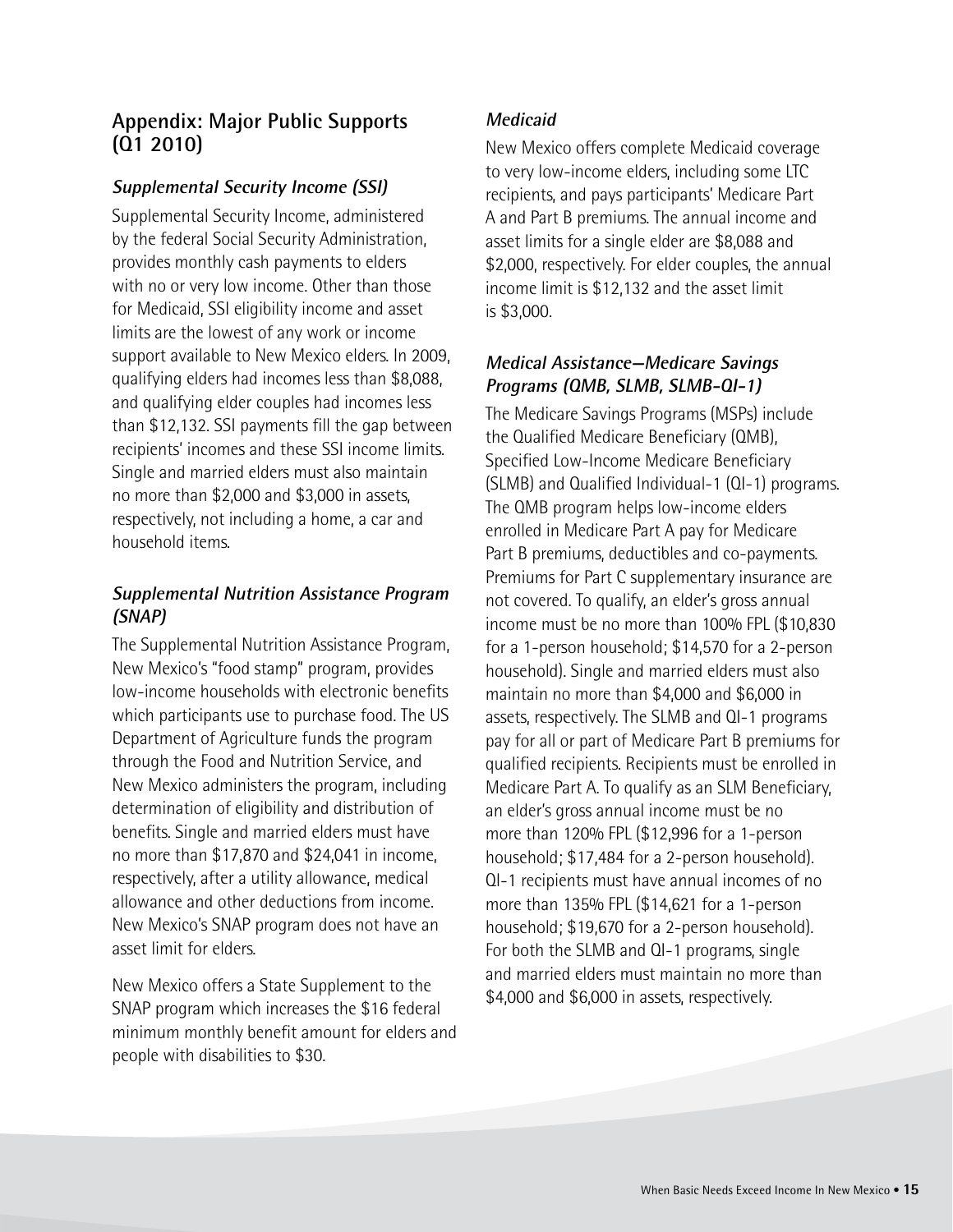#### **Federal Prescription Assistance—Medicare Part D Low Income Subsidy (LIS)**

The Low Income Subsidy helps low-income elders with prescription drug costs. The federal government subsidizes participants' private Medicare Part D drug (insurance) plan premium, and helps pay drug deductibles and co-payments. Those with Medicaid, or those participating in Medicare Savings Programs, automatically qualify for LIS. For full eligibility, gross monthly income must be no more than 100% FPL (\$10,830 for a 1-person household; \$14,570 for a 2-person household); thereafter the program provides help on a sliding scale to those with incomes up to 150% FPL (\$16,245 for a 1-person household; \$21,855 for a 2-person household). Single and married elders must also maintain no more than \$8,100 and \$12,910 in assets, respectively, to receive full LIS benefits. In order to receive partial LIS benefits, single elders cannot have more than \$12,510 in assets and couples must have no more than \$25,010 in assets.

#### **Coordination of Long Term Services C Waiver Program (CoLTS)**

The Coordination of Long Term Services Medicaid C Waiver Program helps elders pay for basic longterm care services not covered by Medicare or Medicare Part C supplementary insurance. CoLTS is administered jointly by the New Mexico Human Services Department and the New Mexico Aging and Long-Term Services Department and managed by the Aging and Long-Term Services Department. The program covers caregiver assistance with case management services, medical adult day care, transportation, care by a private duty nurse, and assistance with activities of daily living, such as homemaking, eating and grooming. To qualify, elders must qualify for nursing home-level care, be able to safely stay in their homes, have a gross income of less than three times the income threshold for SSI (\$24,264 for one person who

needs care), and have no more than the asset limits for SSI (\$2,000 for one person).

#### **Low Income Home Energy Assistance Program (LIHEAP)**

The Low Income Home Energy Assistance Program helps low income families pay for home heating. The credit is funded by the federal Low-income Home Energy Assistance program, and administered by the New Mexico Human Services Department. Claims can be submitted between the first of October and the 31st of August every year. For the 2009-2010 heating/cooling seasons, the recipient income limit was 150% of FPL, \$16,245 for an individual and \$21,855 for a couple. There is no asset test for the program. LIHEAP benefits vary according to gross monthly income and energy costs as a percent of total income.

#### **Housing Assistance**

Eligible elders can receive direct or indirect housing subsidies from three programs funded by the US Department of Housing and Urban Development (HUD) and administered locally by the regional New Mexico Housing Authorities: The Housing Choice Voucher Program (HCVP, formerly Section 8), Public Housing and the Section 202 Supportive Housing for the Elderly Program. Recipients of an HCVP voucher may select any market-rate rental housing with a property owner willing to accept the HCVP voucher, and voucher amounts are based on a local "fair market rent" established by HUD. The Section 202 program provides capital and operating funds to developers and operators of senior housing. Those with 80% area median income (AMI) are eligible for assistance. However, those with "very low" incomes below 30% AMI are granted priority; because the supply of public housing and housing vouchers is limited, most housing assistance recipients have incomes below 30% AMI, and housing assistance recipients rarely have incomes above 50% AMI.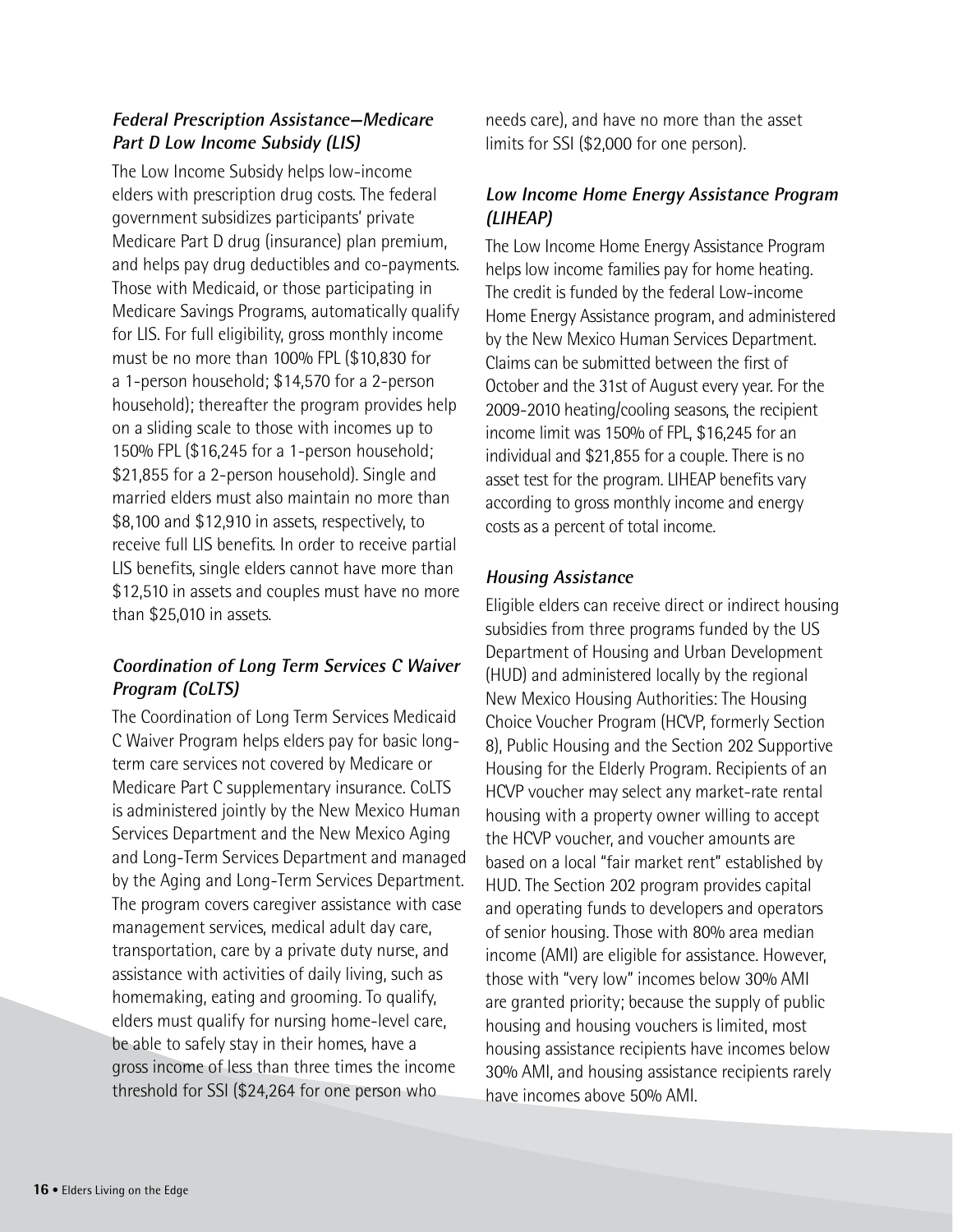#### **Tax Credits**

Elder homeowners with low incomes may qualify for one or both of New Mexico's two property tax programs for homeowners 65 and older. The Property Tax Rebate allows seniors with a modified gross income of less than \$16,000 to claim a refundable credit, of up to \$125 for a single elder or \$250 for an elder couple, on property taxes or rent paid. The 65 and older property tax valuation limitation freezes the

assessed value of the home of a senior with a modified gross income of less than \$32,000. Taxes are paid on home values assessed when a senior homeowner turned 65, effectively freezing his or her property taxes. Seniors must apply for both programs every year to continue to participate. The table below demonstrates the prospective value of the property tax valuation limitation over ten years for a homeowner with a home value equal to the 25th percentile of all home values in Bernalillo County in 2008.

| Property Tax Savings on a Modest Home Allowed by the 65 and Older<br>Property Tax Valuation Limitation, Bernalillo County, NM, 2009 |                                              |           |           |           |           |           |  |  |
|-------------------------------------------------------------------------------------------------------------------------------------|----------------------------------------------|-----------|-----------|-----------|-----------|-----------|--|--|
|                                                                                                                                     | 2008<br>2014<br>2018<br>2012<br>2016<br>2010 |           |           |           |           |           |  |  |
| Home Value                                                                                                                          | \$142,100                                    | \$150.754 | \$159.935 | \$169.675 | \$180,008 | \$190,971 |  |  |
| Annual Property Tax                                                                                                                 | \$1.685                                      | \$1.792   | \$1,905   | \$2.026   | \$2.154   | \$2,290   |  |  |
| <b>Annual Savings</b>                                                                                                               |                                              | \$107     | \$221     | \$341     | \$469     | \$605     |  |  |
| \$160<br>\$544<br>\$3,180<br><b>Cumulative Savings</b><br>\$1,165<br>\$2,039                                                        |                                              |           |           |           |           |           |  |  |

Note: Home value is the 25th percentile of all home values in Bernalillo County in 2008. Home values are assumed to increase 3% each year, the maximum allowable assessed value increase for New Mexico homes (not bought or sold during the tax year) under the 65 and older property tax valuation limitation. Cumulative savings amounts include savings amounts from odd-number years not displayed in the table.

Source: Author's calculations. Home values are taken from the U.S. Census Bureau's 2008 American Community Survey.

| New Mexico Supports Income and Asset Eligibility Limits, 2010 |                                  |                                  |                                        |                                        |  |  |  |
|---------------------------------------------------------------|----------------------------------|----------------------------------|----------------------------------------|----------------------------------------|--|--|--|
|                                                               | <b>Single</b>                    | Couple                           |                                        |                                        |  |  |  |
| <b>Federal Poverty Level (FPL)</b>                            | \$10,830                         | \$14,570                         |                                        |                                        |  |  |  |
|                                                               |                                  | % FPL                            |                                        |                                        |  |  |  |
| <b>Support Program</b>                                        | <b>Income Limits.</b><br>Single* | <b>Income Limits,</b><br>Couple* | <b>Assets Limits,</b><br><b>Single</b> | <b>Assets Limits,</b><br><b>Couple</b> |  |  |  |
| Supplemental Security Income (SSI)                            | 75%                              | 83%                              | \$2,000                                | \$3,000                                |  |  |  |
| Medicaid                                                      | 75%                              | 83%                              | \$2,000                                | \$3,000                                |  |  |  |
| <b>QMB (Medicare Savings Program)</b>                         | 100%                             | 100%                             | \$4,000                                | \$6,000                                |  |  |  |
| <b>SLMB</b> (Medicare Savings Program)                        | 120%                             | 120%                             | \$4,000                                | \$6,000                                |  |  |  |
| QI-1 (Medicare Savings Program)                               | 135%                             | 135%                             | \$4,000                                | \$6,000                                |  |  |  |
| CoLTS**                                                       | 224%                             | N/A                              | \$2,000                                | N/A                                    |  |  |  |
| Medicare Part D LIS, full                                     | 135%                             | 135%                             | \$8,100                                | \$12,910                               |  |  |  |
| Medicare Part D LIS, partial                                  | 150%                             | 150%                             | \$12,510                               | \$25,010                               |  |  |  |
| $SNAP***$                                                     | 165%                             | 165%                             | N/A                                    | N/A                                    |  |  |  |
| Low Income Home Energy Assistance Program (LIHEAP)            | 150%                             | 150%                             | N/A                                    | N/A                                    |  |  |  |
| Housing Assistance*****                                       | 80% AMI                          | 80% AMI                          | N/A                                    | N/A                                    |  |  |  |

\* Gross income limits. SSI, SNAP and Housing Assistance allow applicants to deduct from gross income portions or earned income and/or limited allowances for expenses.

\*\* CoLTS is a Medicaid Waiver program that allows elders who require nursing-home level care to receive such care at home.

\*\*\* Income limits are for households with a member who is elderly or disabled.

\*\*\*\* The greater part of housing assistance is reserved by law for those with incomes below 30% area median income (AMI). Few families with incomes above 50% AMI receive assistance. Families with assets exceeding \$5,000 may have a portion of asset-based income added to household income during eligibility determinations.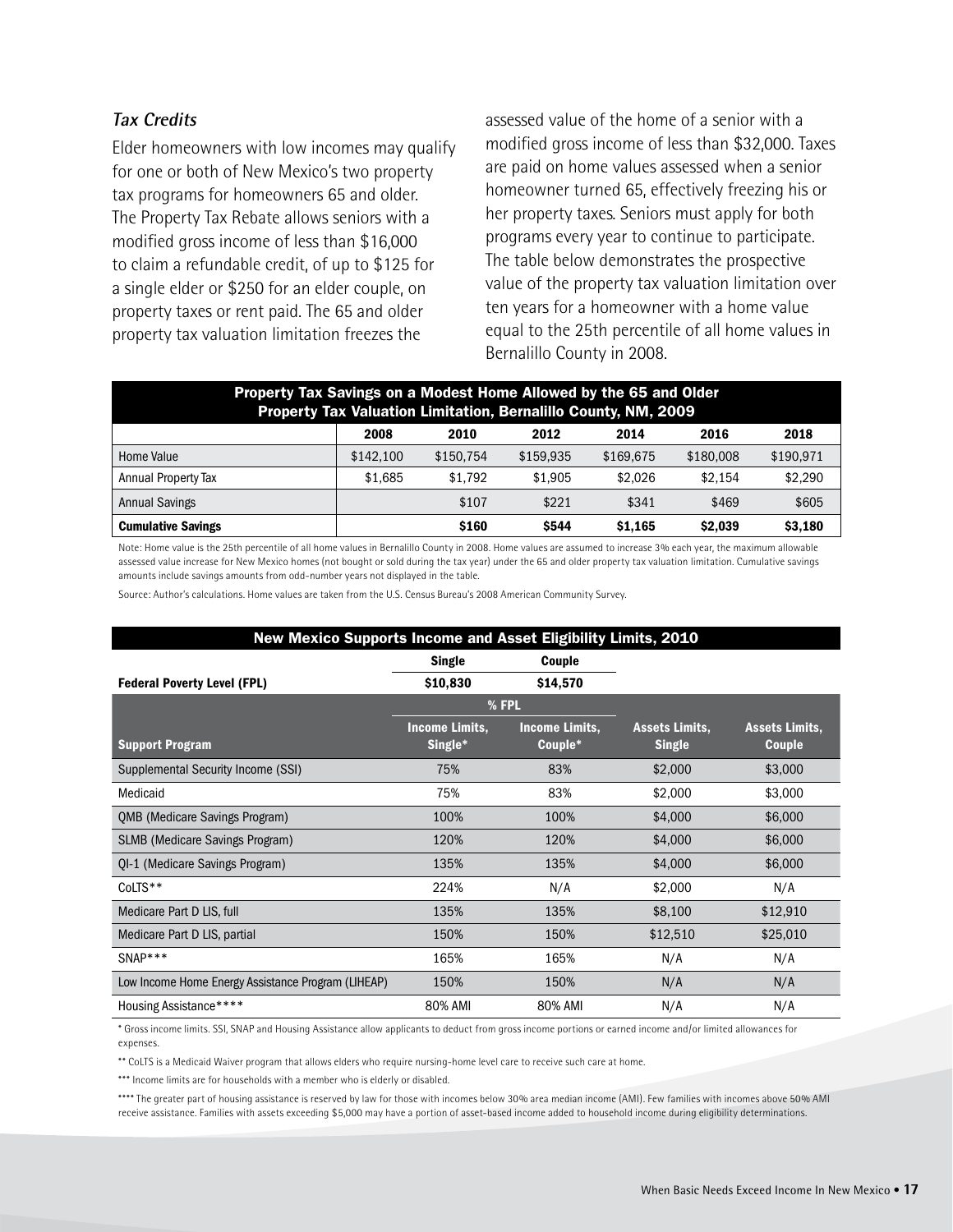#### **Endnotes**

**1** Gerontology Institute and Wider Opportunities for Women. *The Elder Economic Security Initiative™: The Elder Economic Security Standard™ Index for New Mexico*. Washington, DC: Wider Opportunities for Women, 2010.

**2** AARP. "Social Security: 2008 New Mexico Quick Facts." *AARP*. 2008. http://assets.aarp.org/rgcenter/econ/ss\_facts\_08\_nm.pdf (accessed June 2010).

**3** Figure 2 demonstrates that average Social Security payments may be greater than median income in retirement. Average Social Security payments include the payments of all New Mexico elders, regardless of pre-retirement or current income. Median retirement income, a more accurate picture of the "typical" elder, is the income of the retiree at the 50th percentile of the region's income distribution. In New Mexico, the "typical" elder receives below-average Social Security payments and scant other retirement income.

**4** Housing assistance modeled includes those programs with eligibility limits and relief calculation in common with the Section 8/Housing Choice Voucher Program. For a list of housing assistance programs which provide similar rental assistance, visit the New Mexico HUD website: http://portal.hud.gov/portal/page/portal/ HUD/states/new\_mexico.

**5** U.S. Social Security Administration. "SSI Recipients by State and County, 2009: New Mexico." *Office of Retirement and Disability Policy*. 2009. http://www.ssa.gov/policy/docs/statcomps/ ssi\_sc/2009/nm.html (accessed June 2010).

**6** U.S. Social Security Administration. "Annual Statistical Supplement, 2009: Social Security Income." *Office of Retirement and Disability Policy*. 2009. http://www.ssa.gov/policy/docs/ statcomps/supplement/2009/7d.html (accessed April 2010).

**7** Gerontology Institute and Wider Opportunities for Women. *The Elder Economic Security Initiative™: The Elder Economic Security Standard™ Index for New Mexico*. Washington, DC: Wider Opportunities for Women, 2010.

**8** U.S. Department of Housing and Urban Development. "A Picture of Subsidized Households—2008." *Huduser*. 2009. http://www. huduser.org/portal/picture2008/index.html (accessed April 2010).

**9** U.S. Census Bureau. "Table B25003 Tenure (New Mexico)." *American Community Survey 1 year data, 2008.* 2009. http:// factfinder.census.gov/servlet/DatasetMainPageServlet?\_program= ACS&\_submenuId=&\_lang=en&\_ts= (accessed April 2010).

**10** U.S. Department of Health and Human Services, "Longterm Care," *Medicare.gov*. 2009. http://www.medicare.gov/ LongTermCare/static/Home.asp (accessed November 23, 2009).

**11** Gerontology Institute and Wider Opportunities for Women. *The Elder Economic Security Initiative™: The Elder Economic Security Standard™ Index for New Mexico*. Washington, DC: Wider Opportunities for Women, 2010.

**12** If the elder does receive LTC assistance, other forms of public supports will only lift her to 45% of her local Elder Index. The elder will receive a minimum federal SNAP benefit of \$16, with the New Mexico State SNAP Supplement available to elders and those with disabilities, of \$12, for a total minimum benefit of \$30 per month. The elder still receives a LIHEAP credit of \$100 for the year and receives a smaller LIS subsidy.